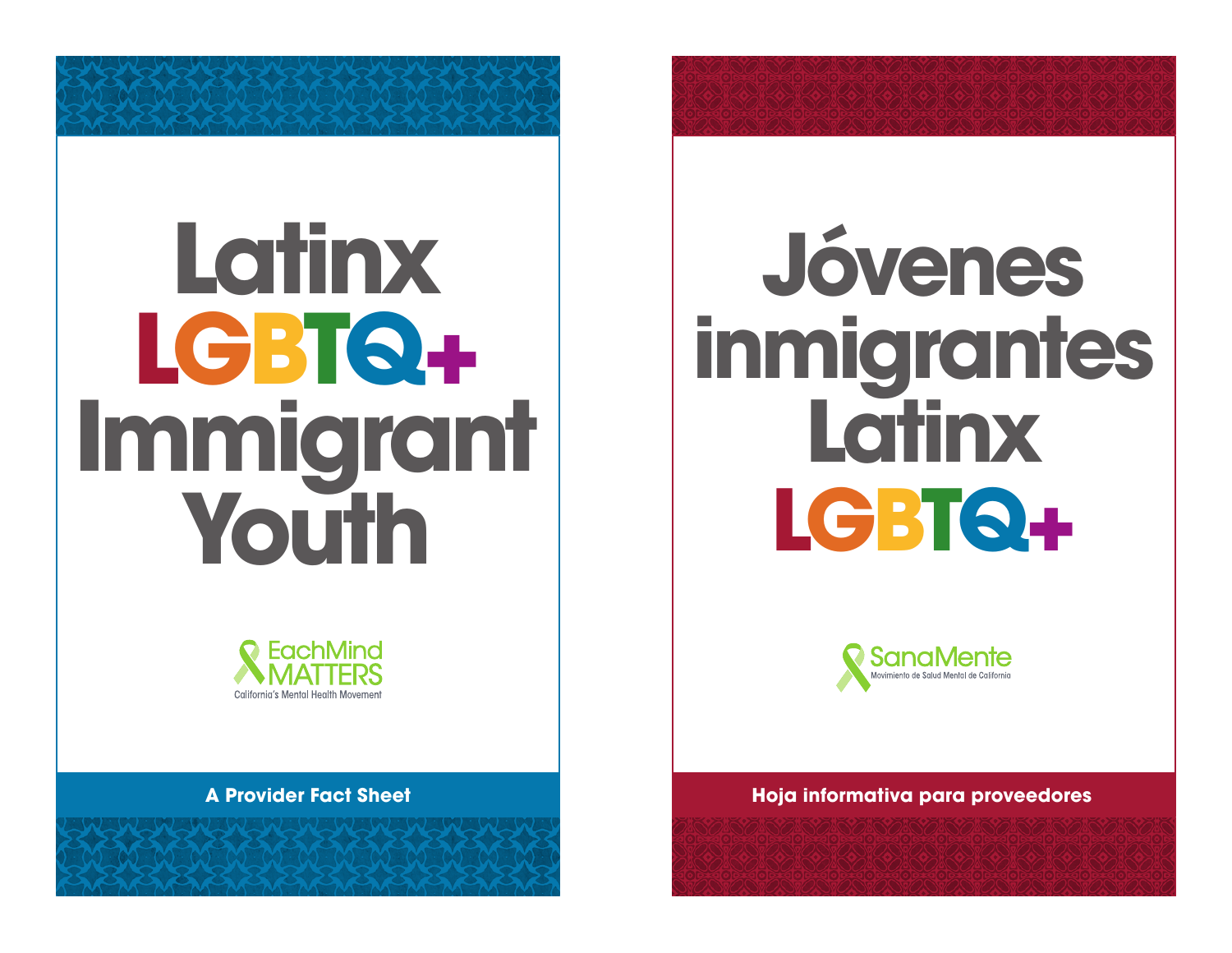## **Table of Contents Contenido**

| 2. Key Terms for Providers Working                      |  |
|---------------------------------------------------------|--|
|                                                         |  |
|                                                         |  |
|                                                         |  |
|                                                         |  |
|                                                         |  |
| 3. Institutions and Latinx LGBTQ+ Immigrant Youth  10   |  |
|                                                         |  |
|                                                         |  |
|                                                         |  |
| 4. Mental Health Professionals: Things to Consider      |  |
| When Serving Latinx LGBTQ+ Immigrant Youth  13          |  |
|                                                         |  |
|                                                         |  |
| • Gender Identity and Expression, Sexual Orientation 15 |  |
| $\bullet$                                               |  |
|                                                         |  |
|                                                         |  |
|                                                         |  |
| 5. Moving Forward with Latinx LGBTQ+ Immigrant Youth 18 |  |
|                                                         |  |

| 1. ¿Para quién es esta hoja informativa? y ¿Por qué se creó?  3 |
|-----------------------------------------------------------------|
| · ¿Quienes son jóvenes inmigrantes Latinx LGBTQ+?  4            |
| 2. Términos clave para proveedores que trabajan                 |
|                                                                 |
|                                                                 |
|                                                                 |
|                                                                 |
|                                                                 |
| 3. Instituciones y jóvenes inmigrantes Latinx LGBTQ+  10        |
|                                                                 |
|                                                                 |
|                                                                 |
| 4. Especialistas en salud mental: cosas a considerar            |
| cuando apoyen a jóvenes inmigrantes Latinx LGBTQ+ 13            |
|                                                                 |
|                                                                 |
| · Identidad y expresión de género, orientación sexual 15        |
|                                                                 |
|                                                                 |
|                                                                 |
| 5. Avanzando con jóvenes inmigrantes Latinx LGBTQ+  18          |
|                                                                 |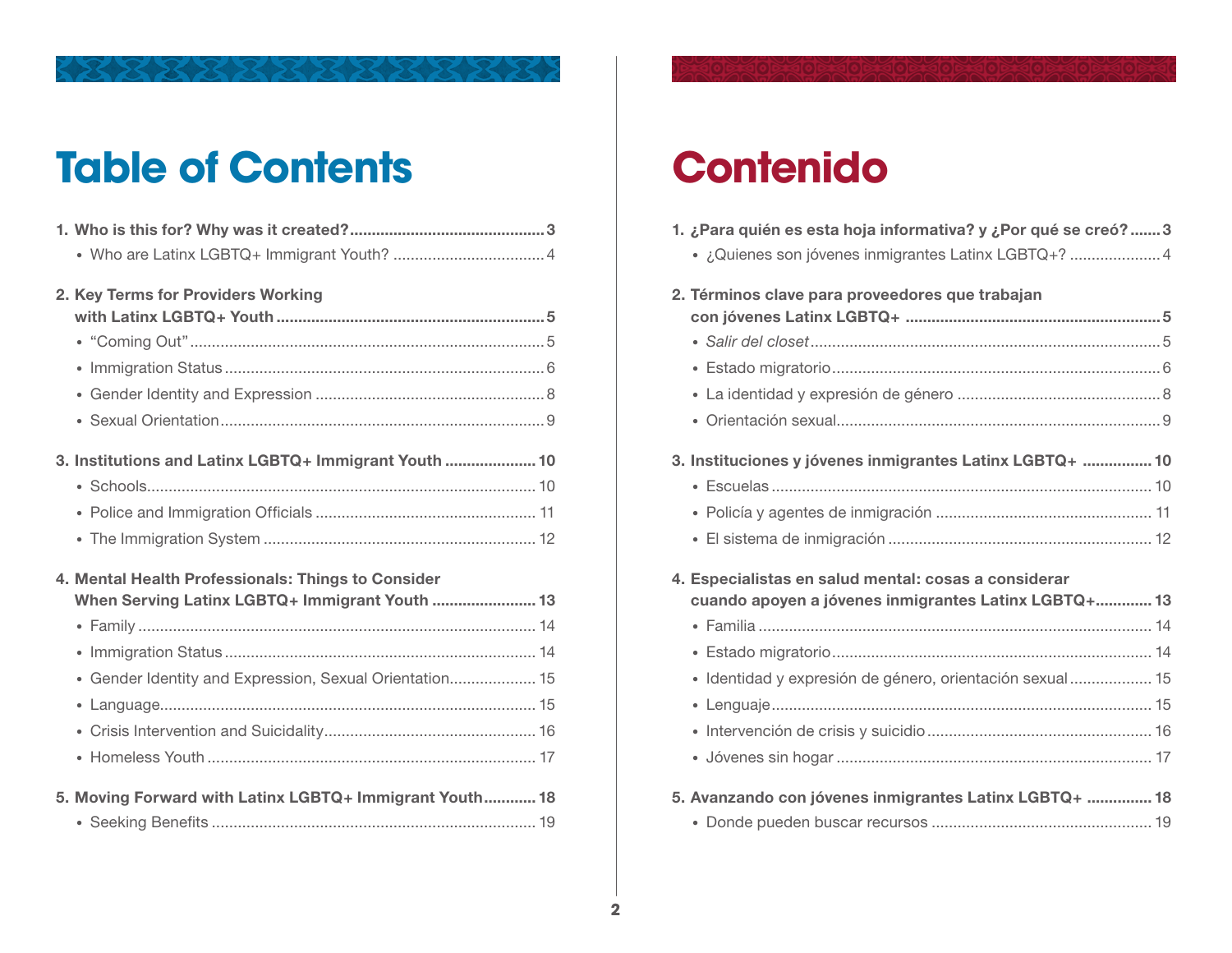## <span id="page-2-0"></span>**Who is this for? Why was it created? 1. 1.**

This fact sheet was created as a resource for service providers, including nonprofit staff, community-based organizations, health care professionals, and other providers in roles that support California's youth. This fact sheet provides an introduction to the unique

challenges faced by Latinx LGBTQ+ immigrant youth, relevant resources, and best practices in serving this population within a culturally responsive framework.

*Please note that in the fact sheet, Latinx LGBTQ+ immigrant youth will be used interchangeably with "clients" or "youth."*

**¿Para quién es esta hoja informativa?** 

**¿Por qué se creó?**

Esta hoja informativa fue creada como un recurso para proveedores de servicios, incluyendo personal de organizaciones no lucrativas organizaciones comunitarias, profesionales de salud y otros proveedores que apoyan a jóvenes de California. Esta hoja informativa proporciona una introducción a los retos únicos que enfrentan los

jóvenes inmigrantes Latinx LGBTQ+, los recursos pertinentes, y las mejores prácticas para atender a esta población dentro de un marco culturalmente sensible.

*Tenga en cuenta que a través de la hoja informativa, el término jóvenes inmigrantes Latinx LGBTQ+ se utilizará de manera intercambiable con "clientes" o "jóvenes."*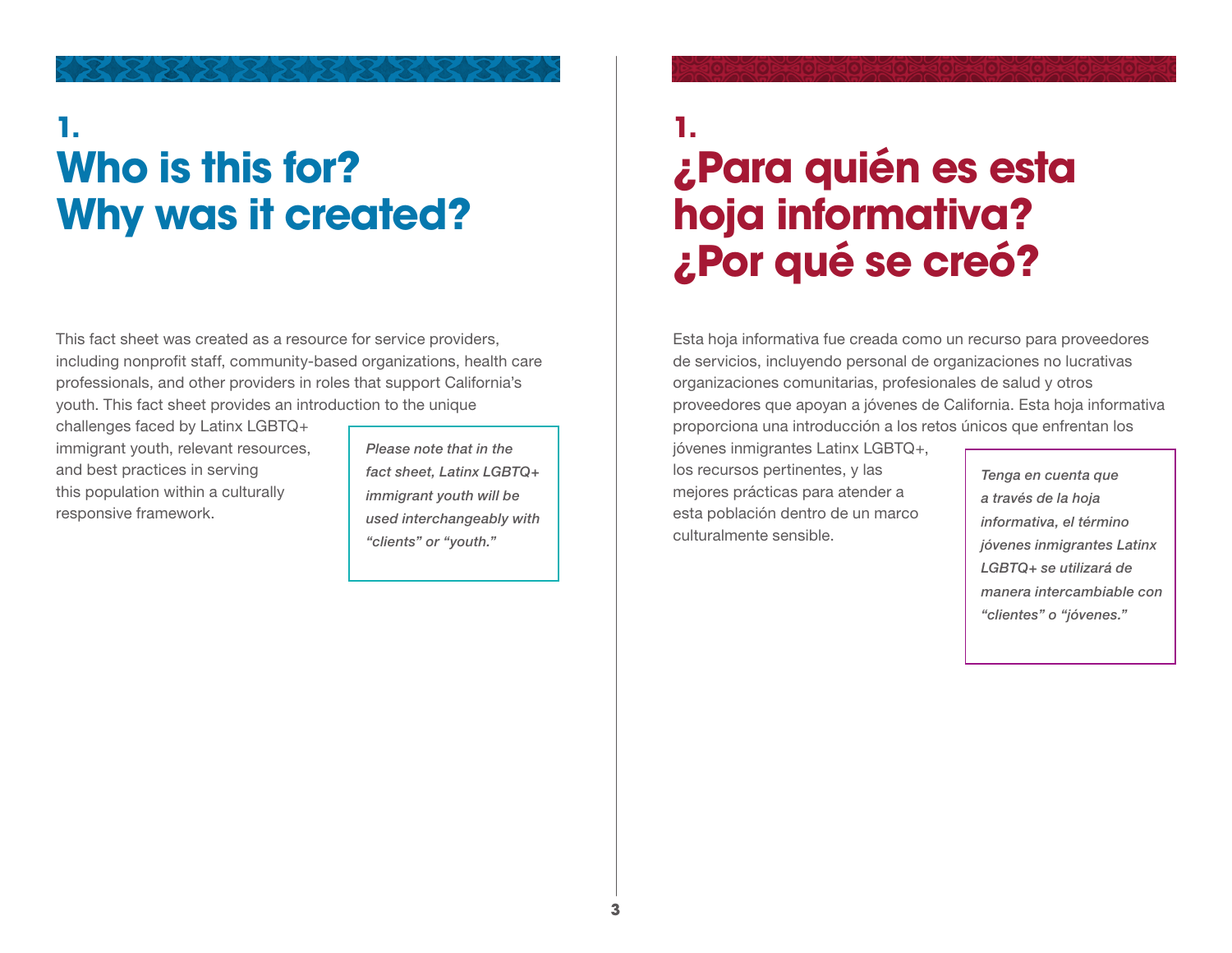## <span id="page-3-0"></span>**Who are Latinx LGBTQ+ Immigrant Youth?**

Providing culturally responsive care for a young person identifying as LGBTQ+ (Lesbian, Gay, Bisexual, Transgender, Queer, Questioning, and other identities) and a Latinx<sup>1</sup> immigrant means understanding how these identities intersect to create added complexities. Supporting Latinx LGBTQ+ youth in addressing these unique challenges can create better outcomes and enhance their overall mental health and well-being.

For every LGBTQ+ person, "coming out" is a process that continues throughout life. Complexities are added with the intersection of being LGBTQ+ youth and immigrant Latinx. Identifying within the LGBTQ+ community has its coming out process, which can include challenges around personal acceptance, family acceptance, and societal stigmas. Similarly, being part of a family with undocumented or mixed immigration status also comes with unique struggles, including navigating various government systems and institutions, and forcing LGBTQ+ youth to make very difficult choices between their own well-being and that of their family. Latinx LGBTQ+ youth may also

face additional obstacles due to the intersection of their multiple identities. Many Latinx LGBTQ+ youth are balancing school, holding down a job, and caring for themselves if they do not have parents or other family members

*Latinx: Gender-inclusive term [for Latino], including non-binary individuals.*

to rely on. These challenges can take a toll on a young person's mental health, and should be considered by health professionals and other providers in a role to support these youth.

## **¿Quiénes son jóvenes inmigrantes Latinx LGBTQ+?**

El proporcionar atención culturalmente sensible a jóvenes que se identifican como LGBTQ+ (lesbiana, gay, bisexual, transgénero, queer, cuestionando su identidad y otras identidades) además de inmigrantes Latinx<sup>1</sup> significa entender cómo estas identidades se interrelacionan para crear más complejidades. Apoyar a jóvenes Latinx LGBTQ+ a enfrentar estos retos únicos puede crear mejores resultados y mejorar

su salud mental y bienestar en general.

Para toda persona LGBTQ+, *salir del closet* es un proceso que continúa a lo largo de la vida. Se agregan complejidades *Latinx: Un término neutro de género que se usa en lugar de latino/a*

en la intersección de ser joven LGBTQ+ e inmigrante Latinx. Identificarse dentro de la comunidad LGBTQ+ tiene su propio proceso de *salir del closet* que puede incluir retos alrededor de la aceptación personal, la aceptación de la familia y los estigmas sociales. De manera similar, ser parte de una familia con estado migratorio indocumentado o mixto también tiene retos únicos, incluyendo el tener que navegar entre varios sistemas e instituciones de gobierno, y el que le obliguen a tomar decisiones muy difíciles como lo es elegir entre su propio bienestar y el de sus familias. Los jóvenes Latinx LGBTQ+ enfrentan obstáculos adicionales debido a la intersección de sus múltiples identidades. Muchos jóvenes Latinx LGBTQ+ asisten a la escuela, mantienen un trabajo, y cuidan de si mismos a pesar de no contar con el apoyo de padres u otros miembros de la familia. Estos retos pueden afectar la salud mental de una persona joven y deben ser tomados en serio por los profesionales de salud y otros proveedores en condiciones de apoyar a estos jóvenes.

<sup>1</sup> Latinx: Gender-inclusive term [for Latino], including non-binary individuals. *"Latinx" A Brief Guide* By Arlene B. Gamio Cuervo for the Princeton LGBT Center.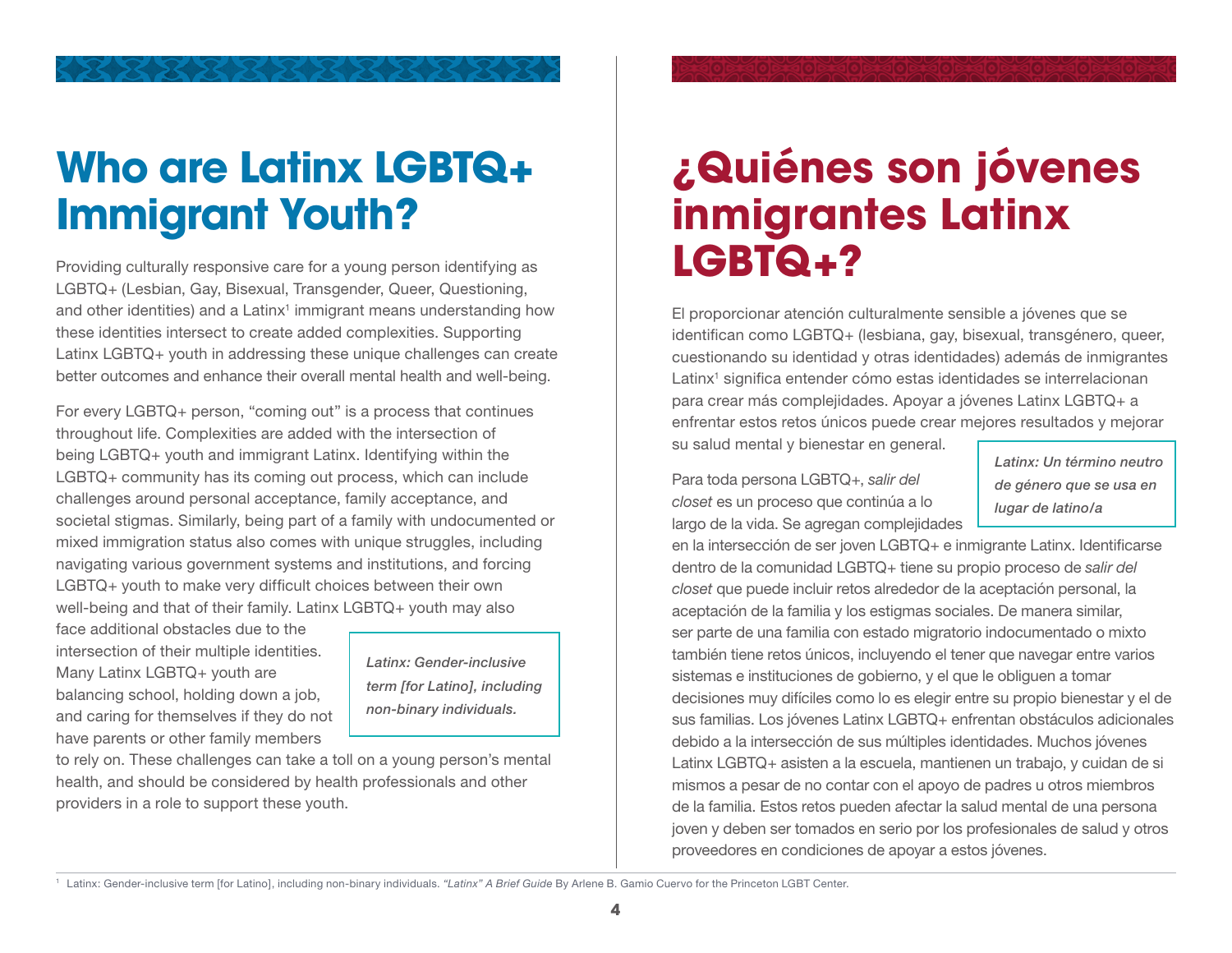## <span id="page-4-0"></span>**2. 2. Key Terms for Providers Working with Latinx LGBTQ+ Youth**

#### **"Coming Out"**

For most people who identify as LGBTQ+, coming out is the process of self-acceptance that continues throughout their lifespan. Some people choose to share their identity with family and friends, while others do not.<sup>2</sup>

Coming out can be an empowering process for many Latinx LGBTQ+ immigrant youth who have faced challenges in accepting their sexual orientation, gender identity, immigration status, and culture. Coming out is a deeply personal decision that can only be made by the individual themself, and should always be respected.

Some Latinx LGBTQ+ youth may choose to disclose multiple identities, one of their identities, or none of their identities to their friends, family, and community. If a young person chooses to come out as their authentic self, this can have positive effects on their overall mental health and well-being.<sup>3</sup>

**Términos clave para** 

**proveedores que trabajan con jóvenes Latinx LGBTQ+** 

#### *Salir del closet*

Para la mayoría de las personas LGBTQ+, *salir del closet* es un proceso de aceptación propia que continúa a lo largo de la vida. Algunas personas deciden compartir su identidad con familiares y gente cercana, mientras que otras no.2

*Salir del closet* puede ser un proceso de empoderamiento para jóvenes inmigrantes Latinx LGBTQ+ que han enfrentado retos con la aceptación de su orientación sexual, identidad de género, estatus migratorio y cultura. *Salir del closet* es una decisión profundamente personal que sólo puede ser tomada individualmente y siempre debe ser respetada.

Algunos jóvenes Latinx LGBTQ+ pueden decidir revelar múltiples identidades, una de sus identidades o ninguna de sus identidades a sus amigos, familiares y comunidad. Si una persona joven decide *salir del closet* como su auténtico yo, esto puede tener efectos positivos en su salud mental y bienestar.<sup>3</sup>

Nunca debe insistirle a un joven que revele cualquier aspecto de su

<sup>2</sup> Guía de Recursos Para Salir Del Clóset. (2013, August). Retrieved December 24, 2016, from Human Rights Campaign website: <https://www.hrc.org/resources/guia-de-recursos-para-salir-del-closet> <sup>3</sup> Universite de Montreal. (2013, January 29). Health benefits of coming out of the closet demonstrated. ScienceDaily. Retrieved January 24, 2017 from [www.sciencedaily.com/releases/2013/01/130129074427.htm](https://www.sciencedaily.com/releases/2013/01/130129074427.htm)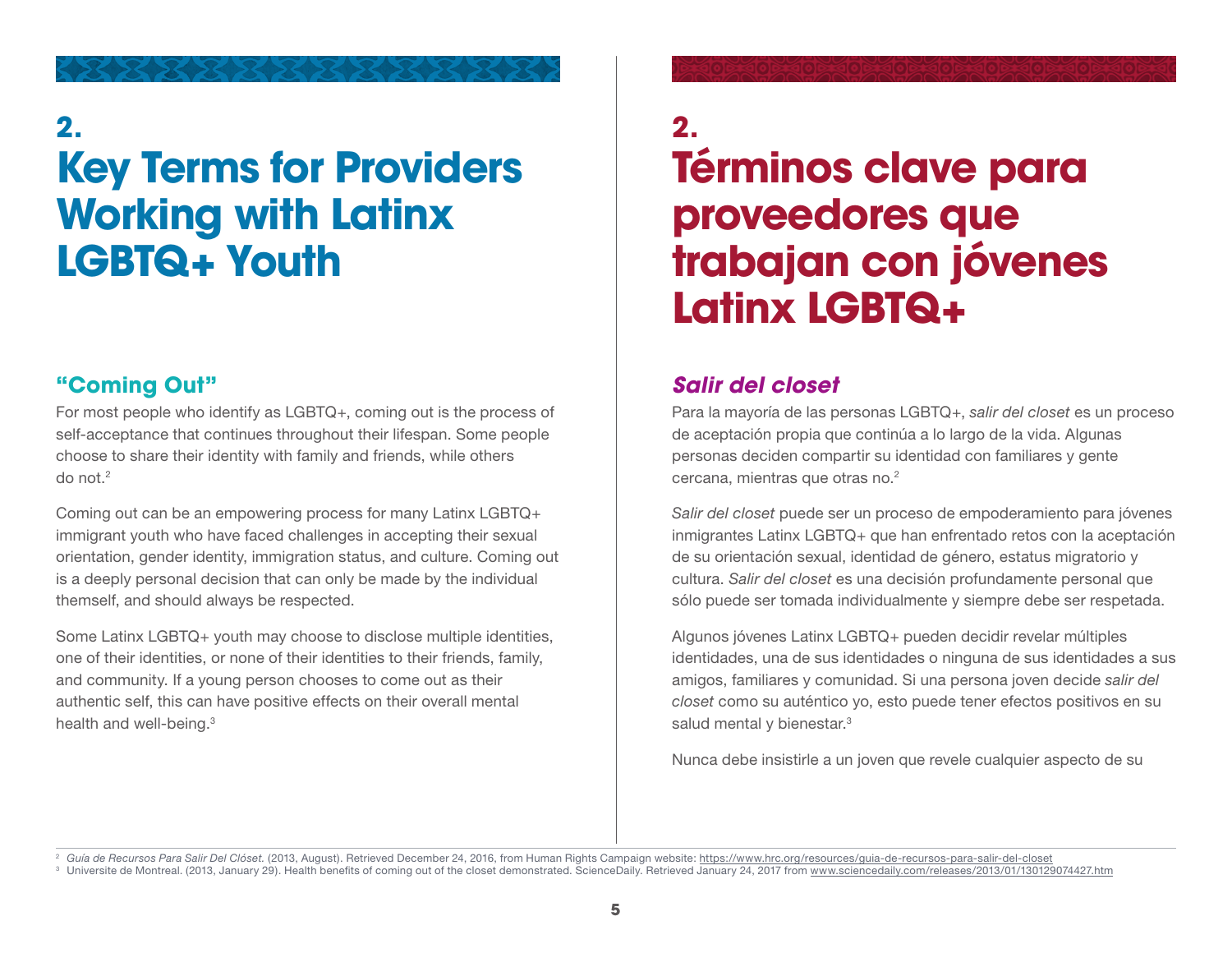<span id="page-5-0"></span>It is never your role to push a young person to disclose any aspect of their identity, or to shame or pressure them to come out, even if you think it would be positive for their mental health. Many considerations need to be taken into account, including their safety, level of readiness, ties to family and friends, immigration status, etc. For some people, maintaining a relationship with their loved ones is more important than coming out, and that is okay. Each person has the right to choose whether or not to come out, and when and how to do so.

#### **Immigration Status**

Immigration status<sup>4</sup> affects the state of a young Latinx person's access to health care and education, and places them at a greater risk of deportation if they are undocumented. Since 2008, there have been millions of deportations of undocumented people,<sup>5</sup> but opportunities have also been created for young people to gain access to deferment from deportation under the Deferred Action for Childhood Arrivals (DACA) program passed under President Barack Obama.<sup>6</sup> In the state of California, there have been great strides to include the undocumented population in the fabric of our society. However, all of these benefits require an undocumented young person to come out of the shadows, allowing the young person and those in their circles to better understand to what extent they will benefit from immigration policies.

identidad, ni avergonzarle o presionarle para que *salga del closet*, incluso cuando usted piense que esto tendría un impacto positivo en su salud mental. Muchas consideraciones deben ser tomadas en cuenta, incluyendo su seguridad, nivel de preparación, lazos con familiares y amigos, estado migratorio, etc. Para algunas personas, mantener una relación con sus seres queridos es más importante que *salir del closet* y eso está bien. Cada persona tiene el derecho de elegir si quiere salir o no, y cuándo y cómo hacerlo.

#### **Estado migratorio**

El estado migratorio<sup>4</sup> de jóvenes Latinx limita su acceso a atención médica y educación, y los coloca en mayor riesgo de deportación si no tienen documentos. Desde 2008 han habido miles de deportaciones de personas indocumentadas,<sup>5</sup> pero también se han creado oportunidades para que jóvenes accedan a un estatus migratorio temporal conocido como Acción Diferida para los Llegados en la Infancia (DACA, por sus siglas en inglés) que implementó el Presidente Barack Obama.<sup>6</sup> El estado de California ha realizado grandes avances para incluir a la población indocumentada en el tejido social. Sin embargo, todos estos beneficios requieren que un joven indocumentado salga de las sombras, lo cual le permite a él y a sus allegados el poder comprender mejor hasta qué punto podrán beneficiarse de las políticas de inmigración.

<sup>4</sup> This is for people who live permanently in the United States. Synonymous terms for immigrant status are: permanent resident, immigrant, green card holder, and resident alien. Gaining immigrant status can be a lengthy and complex process that requires close consultation with an immigration attorney. [http://internationaloffice.berkeley.edu/nonimmigrant\\_vs\\_immigrant](https://internationaloffice.berkeley.edu/nonimmigrant-vs-immigrant-status)

<sup>&</sup>lt;sup>5</sup> Undocumented and Uninsured Part 3: POL[ICE] IN MY HEAD A Five-Part Report on Immigrant Youth and the Struggle to Access Health Care in California [http://undocumentedanduninsured.org/wp-content/](http://undocumentedanduninsured.org/wp-content/uploads/2015/04/Undocumented-and-Uninsured-Part-3-polICE-in-my-head.pdf) [uploads/2015/04/Undocumented-and-Uninsured-Part-3-polICE-in-my-head.pdf](http://undocumentedanduninsured.org/wp-content/uploads/2015/04/Undocumented-and-Uninsured-Part-3-polICE-in-my-head.pdf)

<sup>6</sup> *Up to 1.7 Million Unauthorized Immigrant Youth May Benefit from New Deportation Rules* [http://www.pewhispanic.org/2012/08/14/up-to-1-7-million-unauthorized-immigrant-youth-may-benefit-from-new-deportation-rules/](http://www.pewhispanic.org/2012/08/14/up-to-1-7-million-unauthorized-immigrant-youth-may-benefit-fro)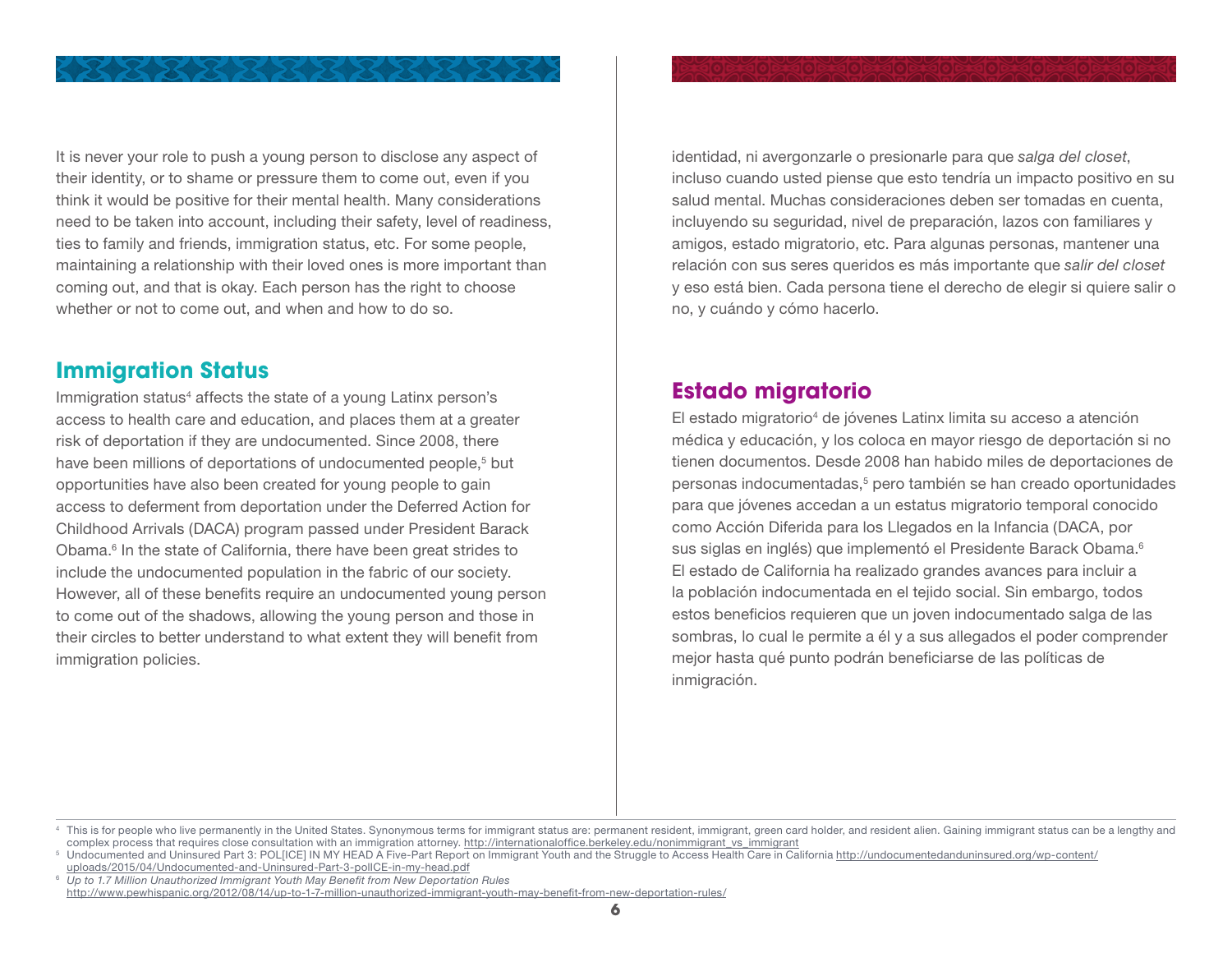Stressors around a young person's immigration status can have an impact on their mental health. Feeling unsure about access to education, health care, and the possibility of deportation can cause a great deal of stress and anxiety that can affect a young person's sense of belonging and well-being. While these stressors can have a negative impact, new opportunities to gain access to benefits can impact a young person's mental health in a positive way. Having access to benefits and feeling protected by immigration policies can help undocumented youth to grow and thrive.

It is unclear which immigration policies and protections will stay in place over the next four years, and which will be removed. However, the fear and uncertainty alone are likely to have a major impact on the mental health and well-being of Latinx LGBTQ+ youth. This is a crucial time to acknowledge the challenges at hand and provide support for these young people. Personal politics aside, serving individual client needs and prioritizing their mental health and well-being is critical to providing supportive and appropriate services.

Los factores estresantes vinculados al estado migratorio de una persona joven pueden tener un impacto en su salud mental. Sentir inseguridad sobre el acceso a la educación, la atención médica, y la posibilidad de una deportación pueden causar mucho estrés y ansiedad que pueden afectar el sentimiento de pertenencia y el bienestar de una persona joven. Mientras que estos factores estresantes pueden tener un impacto negativo, el tener nuevas oportunidades de acceso a beneficios puede afectar la salud mental de una persona joven de forma positiva. Tener acceso a beneficios y sentirse protegido por las políticas de inmigración puede ayudar a los jóvenes indocumentados a crecer y prosperar.

No está claro cuales políticas y protecciones de inmigración permanecerán durante los próximos cuatro años y cuáles serán eliminadas. Sin embargo, es probable que el temor y la incertidumbre tengan un gran impacto en la salud mental y el bienestar de los jóvenes Latinx LGBTQ+. Este es un momento crucial para reconocer los retos actuales y brindar apoyo a estas personas jóvenes. Dejando a un lado las opiniones políticas personales, atender a las necesidades individuales de sus clientes y priorizar su salud mental y bienestar es crítico para poder proporcionar servicios de apoyo apropiados.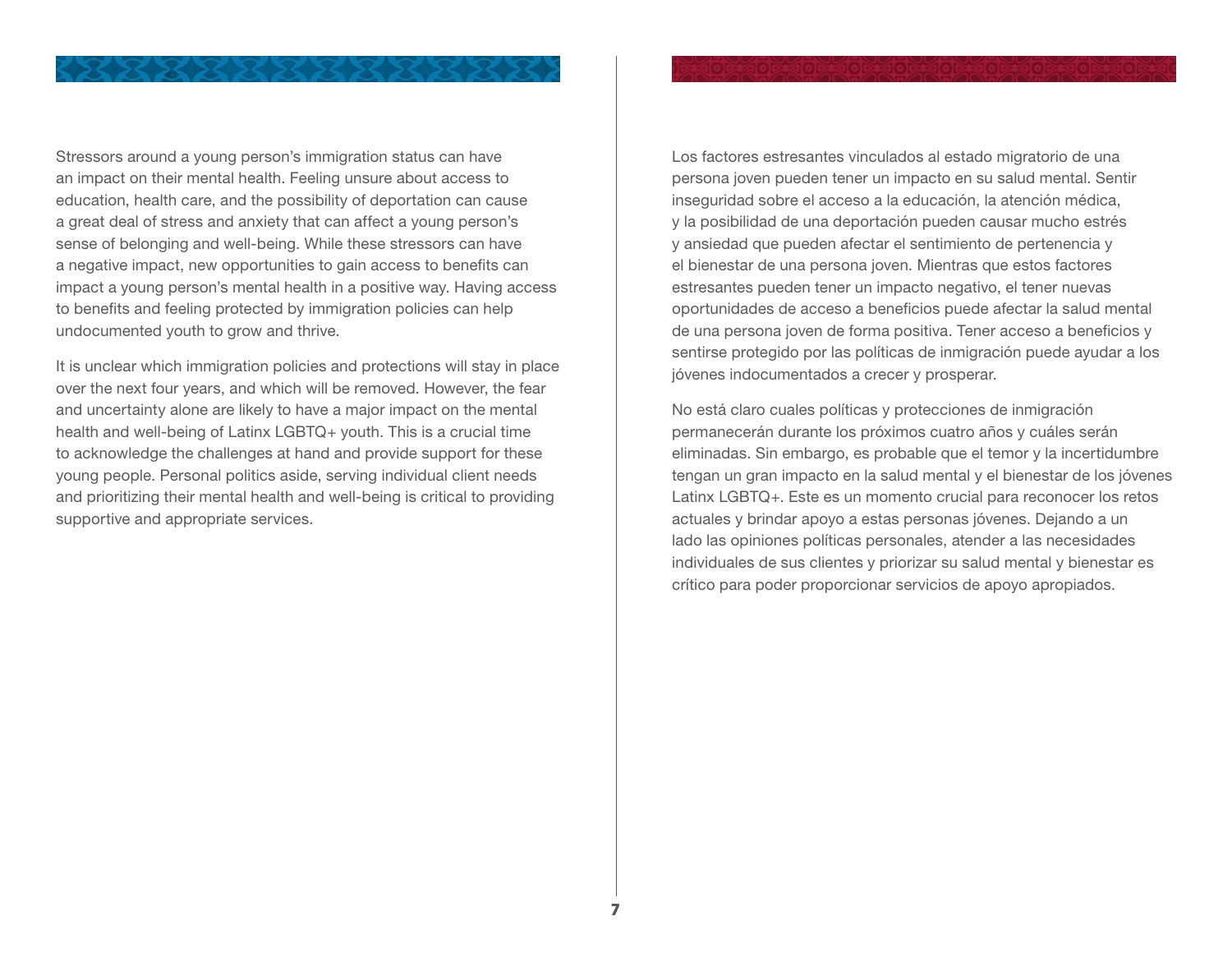#### <span id="page-7-0"></span>**Gender Identity and Expression**

In the Latinx community, there is a general expectation that a young person will fall into the category of male or female. Often, male/ female gender is determined by clothes, hair [length and style], voice [pitch], mannerisms and more. For those youth who do not fit into male or female expectations, their process may include coming out as non-binary or gender nonconforming. Transgender youth may also go through a coming out process and potential transition process. During a transition, they may or may not go through a legal name change, hormone therapy, and other significant changes. This added coming out process can include an increased sense of being targeted for harassment in their general community, as their identity does not align with traditional gender expectations perpetuated by the machismo prevalent in the historical Latino community.

#### **La identidad y expresión de género**

En la comunidad Latinx hay una expectativa general de que un joven debe ser definido como masculino o femenino. El género masculino o femenino suele ser determinado por características como la ropa, el estilo y largo del cabello, el tono de voz, los manerismos y más. Para esos jóvenes que no encajan dentro de las expectativas masculinas o femeninas, sus procesos de *salir del closet* pueden incluir salir como género no-binario o género no conforme. Los jóvenes transgénero también pueden pasar por un proceso de *salir del closet* y un posible proceso de transición. Durante una transición, pueden o no tener un cambio de nombre legal, terapia hormonal y otros cambios significantes. Este proceso adicional de *salir del closet* puede incluir un mayor riesgo de ser objeto de acoso en su comunidad, ya que sus identidades no se alinean con las expectativas tradicionales de género perpetradas por el machismo que ha sido prevalente en la comunidad latina a través de los tiempos.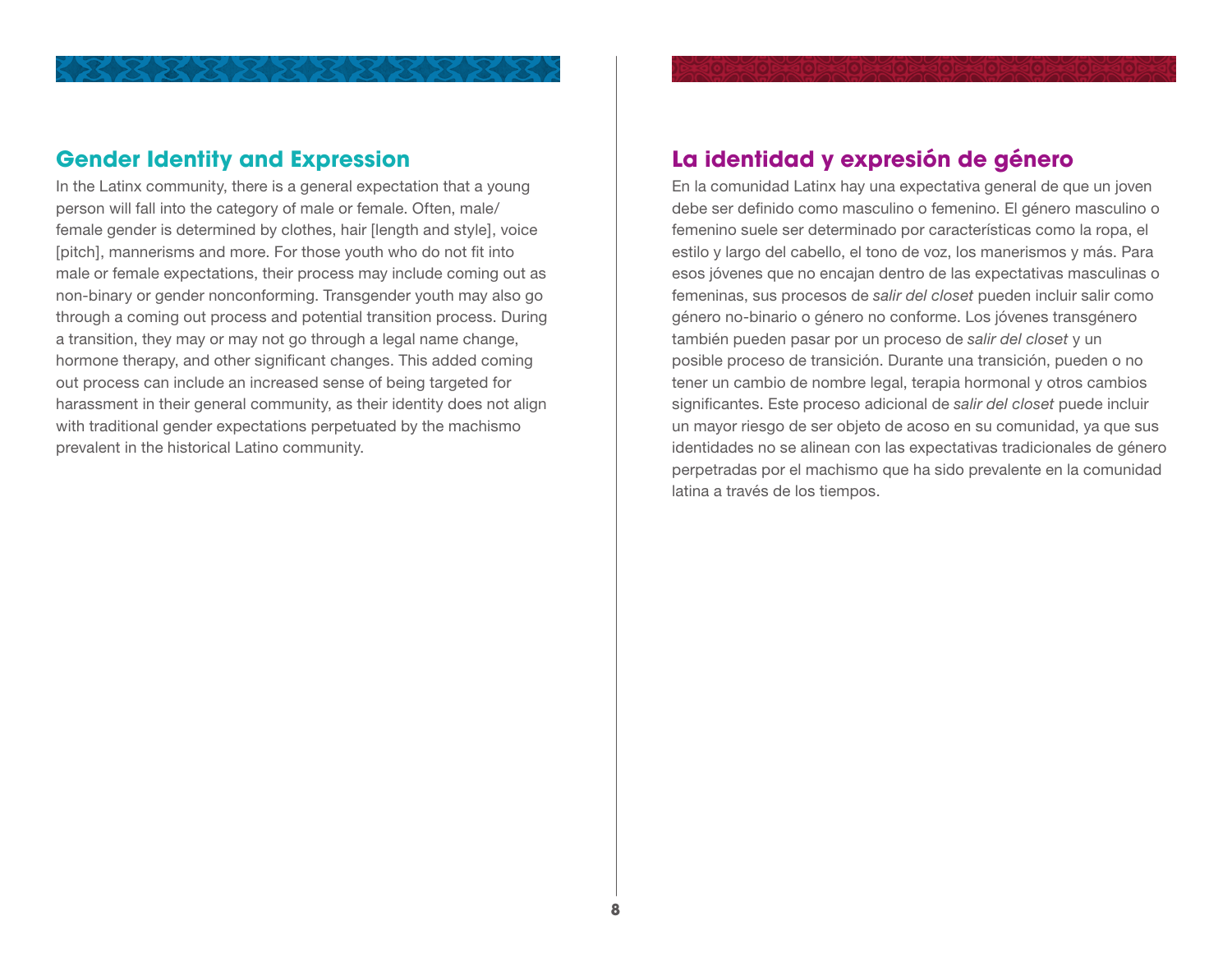#### <span id="page-8-0"></span>**Sexual Orientation**

Orientation is a sexual, emotional, and/or romantic attraction to another person or other people. Some sexual orientations include gay, lesbian, bisexual, pansexual, sexually-fluid, queer, asexual, same-gender-loving, or straight. Because of stigma and discrimination that exists in the Latino community towards LGBTQ+ people, coming out in a Latinx household can increase the fear of being rejected or kicked out of the house. This may be one reason that only about 53% of LGBTQ+ youth are out to their immediate family.<sup>7</sup>

Immigration status, sexual orientation, and gender identity are part of Latinx youth's identities that cannot be assumed, but can be shared with others as part of a coming out process. These identities can only be shared if there is a sense of safety, family acceptance and access to resources regarding their immigration status. Unfortunately, for a youth who is LGBTQ+ and Latinx, their chances of family rejection and homelessness because of their sexual orientation and/or gender identity are significantly higher than for others in the community.<sup>8</sup> Lack of acceptance by friends, family members, and their community can prime young people for feelings of shame, ostracism, and distress, and can lead to mental health challenges. While some people in the young person's life may reject them, cultivating supportive relationships with loved ones who affirm their identity can mitigate the damage done by rejection and create a safe, welcoming space for them to be their true selves.

#### **Orientación sexual**

La orientación es la atracción sexual, emocional y/o romántica hacia otra persona u otras personas. Algunas orientaciones sexuales incluyen gay, lesbiana, bisexual, pansexual, sexualmente fluido, queer, asexual, atracción al mismo género o heterosexual. Debido al estigma y la discriminación que existe en la comunidad latina hacia gente LGBTQ+, *salir del closet* en un hogar Latinx puede aumentar el temor de ser rechazados o expulsados de la casa. Puede ser que esta sea una de las razones por la cual sólo alrededor del 53% de jóvenes LGBTQ+ están fuera del closet con su familia inmediata.<sup>7</sup>

El estado migratorio, la orientación sexual y la identidad de género son parte del proceso de *salir del closet* porque son las identidades de jóvenes que no pueden ser supuestas as pero que sí pueden ser compartidas voluntariamente con otras personas. Estas identidades solo pueden ser compartidas si existe un sentido de seguridad, aceptación familiar y acceso a recursos con respecto al estado migratorio. Desafortunadamente, para jóvenes LGBTQ+ y Latinx, las posibilidades de rechazo familiar y de quedarse sin hogar son significativamente más altas que para otras personas.<sup>8</sup> La falta de aceptación por parte de amigos, miembros de la familia y su comunidad pueden hacer que los jóvenes sientan vergüenza, ostracismo y angustia, y puede conducir a problemas de salud mental. Mientras que algunas personas en la vida de los jóvenes pueden alejarse, cultivar las relaciones de apoyo con seres queridos que afirman su identidad puede mitigar el daño causado por el rechazo y crear un espacio seguro y acogedor para que puedan ser ellos mismos.

<sup>7</sup> HRC Latino Youth Report <http://lulac.org/assets/pdfs/LGBT-LatinoYouthReport.pdf>

8 Durso Gates LGBT Youth Homelessness Youth Survey <https://williamsinstitute.law.ucla.edu/wp-content/uploads/Durso-Gates-LGBT-Homeless-Youth-Survey-July-2012.pdf>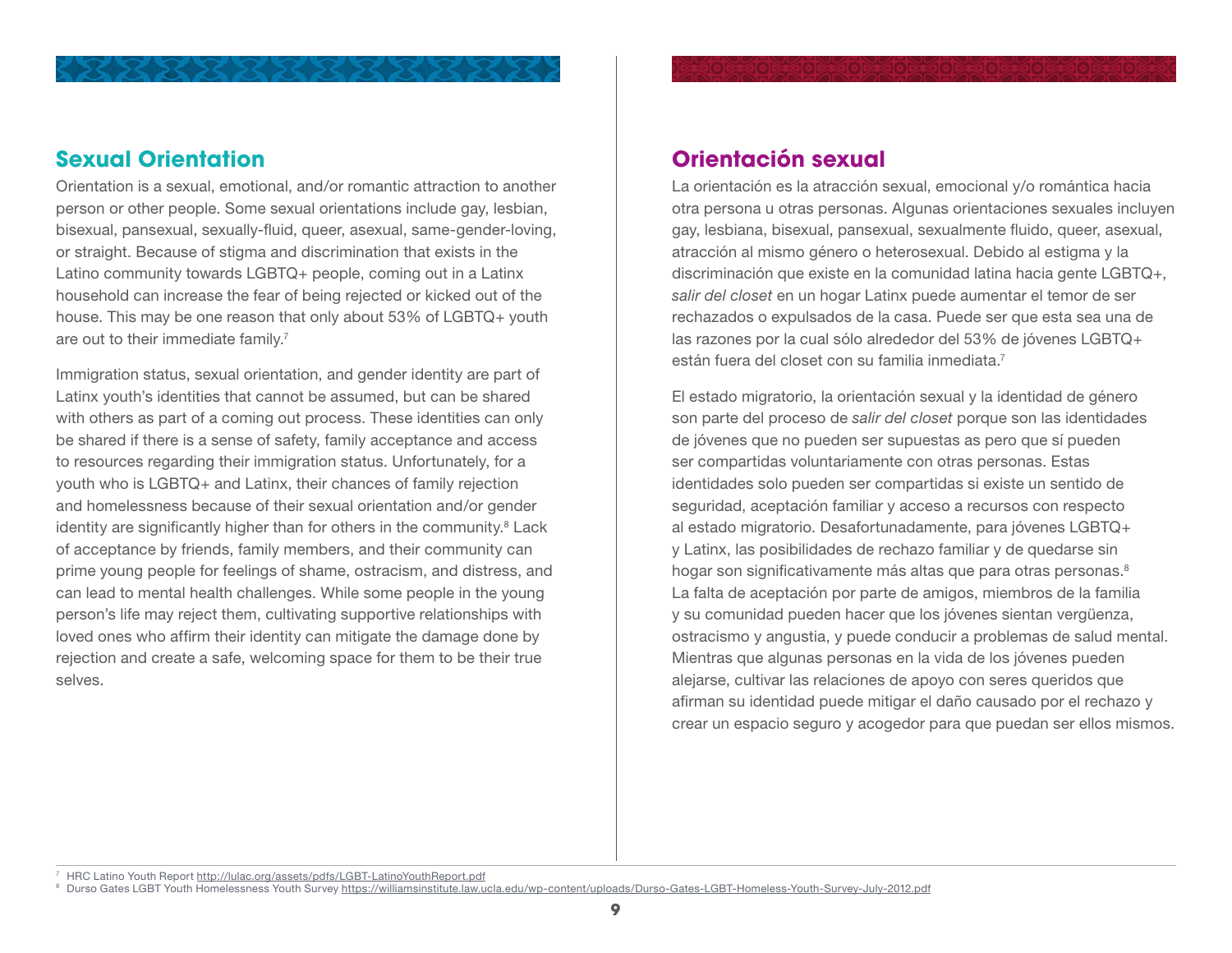## <span id="page-9-0"></span>**3. 3. Institutions and Latinx LGBTQ+ Immigrant Youth**

#### **Schools**

Schools that have created safe spaces for LGBTQ+ youth have fewer cases of bullying regarding sexual orientation or gender identity. Safe spaces are classrooms, offices or rooms that are supportive of LGBTQ+ students. Safe spaces include supportive adults who understand the student's identity, and whom students trust to share their identity. While safe spaces are often created around sexual orientation and gender identity, having space where students can connect with another person around their ethnic background also plays a key role in the student's sense of support and safety.

Safe spaces can serve as a protective factor for Latinx LGBTQ+ youth by increasing their ability to overcome adversity. When a young person has access to a safe space where they feel supported and accepted as their authentic self, they have an opportunity to develop a strong sense of community, positive peer groups, and meaningful connections with supportive adults. These protective factors have been shown to lead to better mental health and better overall life outcomes.<sup>9</sup>

# **Instituciones y jóvenes inmigrantes Latinx LGBTQ+**

#### **Escuelas**

Las escuelas que han creado espacios seguros para jóvenes LGBTQ+ tienen menos reportes de acoso con respecto a la orientación sexual e identidad de género. Los espacios seguros son salón de clases, oficinas o cuartos que apoyan a estudiantes LGBTQ+. Los espacios seguros incluyen adultos que apoyan y entienden las identidades de este grupo de estudiantes, y en los cuales los estudiantes confían para compartir su identidad. Mientras que estos espacios seguros suelen ser creados alrededor de la orientación sexual y el género, tener espacios donde los estudiantes pueden conectarse con otras personas de su origen étnico también es clave para que sientan apoyo y seguridad.

Los espacios seguros pueden servir como un factor de protección para jóvenes Latinx LGBTQ+, aumentando su capacidad para superar la adversidad. Cuando los jóvenes Latinx LGBTQ+ tienen acceso a un espacio seguro donde sienten apoyo y seguridad con su verdadero yo, tienen la oportunidad de desarrollar un fuerte sentido de comunidad, grupos positivos de colegas y conexiones significativas con adultos que ofrecen apoyo. Se ha demostrado que estos factores protectores conducen a una mejor salud mental y a mejores resultados en la vida en general.<sup>9</sup>

<sup>&</sup>lt;sup>9</sup> LGB Youth: Challenges, Risks and Protective Factors. (n.d.). Retrieved January 19, 2017, from U.S. Department of Health and Human Services, Office of Adolescent Health website: [https://www.hhs.gov/ash/oah/sites/](https://www.hhs.gov/ash/oah/sites/default/files/lgb-youth-508.pdf) [default/files/lgb-youth-508.pdf](https://www.hhs.gov/ash/oah/sites/default/files/lgb-youth-508.pdf)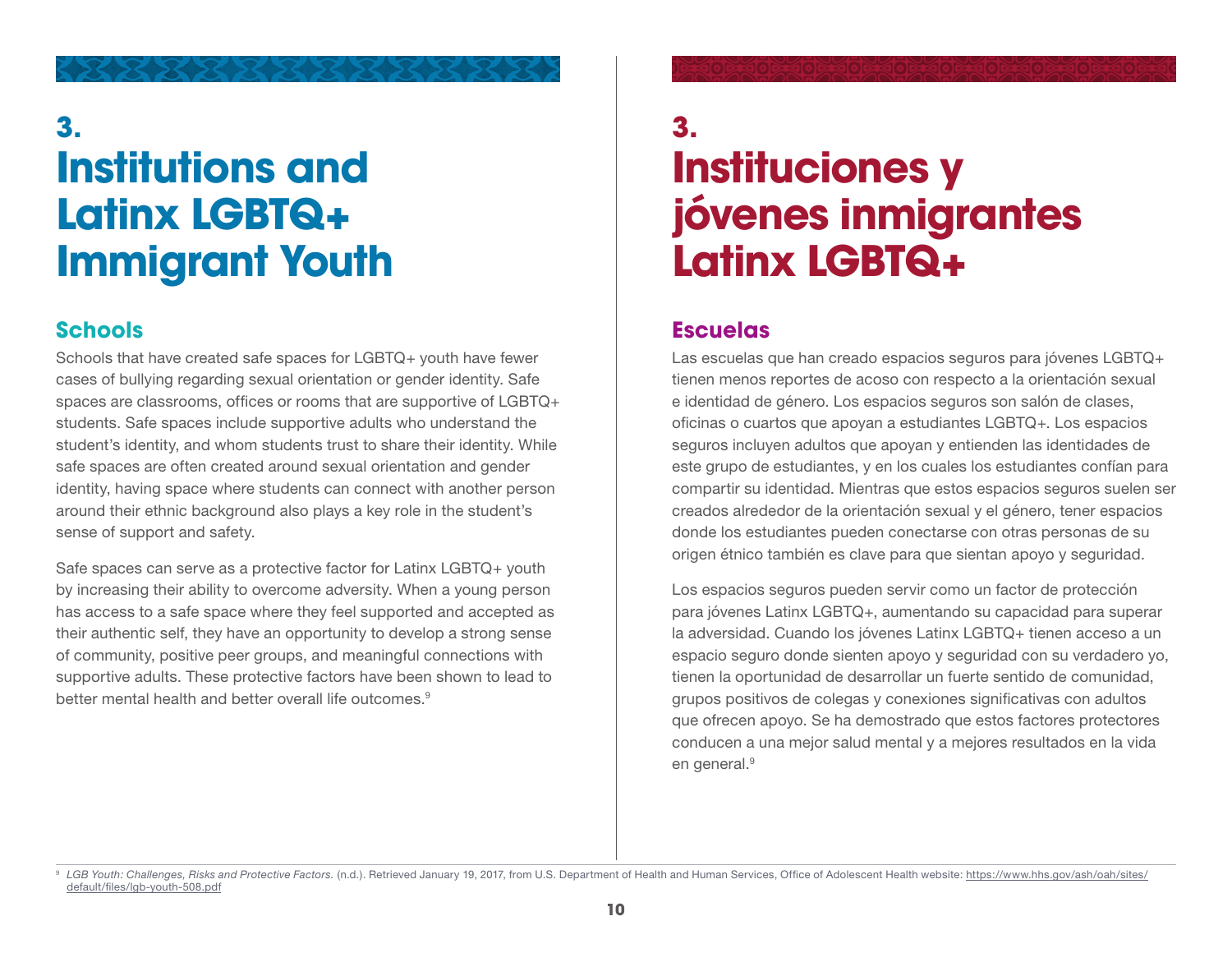<span id="page-10-0"></span>Transgender students in California have become more vocal about demanding their rights, and with bills like the School Success and Opportunity Act, transgender youth have increased their chances of being accepted as their authentic selves and succeeding in their school environment. By creating safe spaces for Latinx LGBTQ+ youth in schools, we can increase their chances to lead healthy, happy, and successful lives.

#### **Police and Immigration Officials**

Immigrant youth often use self-monitoring—the ability to regulate behavior to accommodate social situations—as a way to avoid situations that will get them arrested. By doing so, they avoid interaction with police and potentially with immigration officials like I.C.E. (Immigration and Customs Enforcement). Self-monitoring can include avoiding activities like driving or being in public spaces, where they may potentially have to reveal their status to an officer. As a consequence of self-monitoring, youth may be less likely report victimization (e.g. intimate partner violence, assault, theft, etc.) for fear of interacting with law enforcement. This constant self-monitoring, as a way to stay under the radar from police and immigration officials, can increase stress and anxiety.10 Feelings of anxiety can manifest in a number of ways, including restlessness, difficulty focusing, irritability, fatigue, difficulty sleeping, hypervigilance, etc.<sup>11</sup> Feelings of stress and anxiety can be especially problematic when they begin interfering with activities of daily life, and should be addressed by a mental health professional when possible.

Los estudiantes transgénero en California se han vuelto más insistentes al exigir sus derechos, y con proyectos como la ley de Éxito y Oportunidad Escolar (AB 1266), los jóvenes transgénero tienen más probabilidad de aceptación por otras personas y de sobresalir en su entorno escolar. Al crear espacios seguros para jóvenes Latinx LGBTQ+ en las escuelas, podemos aumentar sus probabilidades de llevar vidas saludables, felices y exitosas.

### **Policía y agentes de inmigración**

Los jóvenes inmigrantes con frecuencia usan el auto-monitoreo, o sea, la habilidad de ajustar su comportamiento para acomodar situaciones sociales, como una manera de evitar situaciones que pueden llevar a un arresto. Al hacerlo, evitan interacciones con la policía y potencialmente con agentes de inmigración como el Servicio de Inmigración y Control de Aduanas (I.C.E. por sus siglas en inglés). El auto-monitoreo puede incluir evitar actividades como conducir o estar en espacios públicos, donde potencialmente tendrían que revelar su estado migratorio a un agente. Como consecuencia del auto-monitoreo, es menos probable que los jóvenes denuncien la victimización (por ejemplo, la violencia de pareja, asalto, robo, etc.) por temor a interactuar con la policía. Este auto-monitoreo constante para no llamar la atención de la policía y agentes de inmigración puede aumentar el estrés y la ansiedad.10 La ansiedad puede manifestarse de varias maneras, incluyendo inquietud, dificultad para concentrarse, irritabilidad, fatiga, dificultad para dormir, hipervigilancia, etc.<sup>11</sup> El estrés y la ansiedad pueden ser especialmente problemáticos cuando empiezan a interferir con las actividades de la vida diaria, y deben ser tratados por un profesional de salud mental cuando sea posible.

<sup>&</sup>lt;sup>10</sup> Undocumented and Uninsured Part 3: POL[ICE] IN MY HEAD A Five-Part Report on Immigrant Youth and the Struggle to Access Health Care in California [http://undocumentedanduninsured.org/wp-content/](http://undocumentedanduninsured.org/wp-content/uploads/2015/04/Undocumented-and-Uninsured-Part-3-pol) [uploads/2015/04/Undocumented-and-Uninsured-Part-3-polICE-in-my-head.pdf](http://undocumentedanduninsured.org/wp-content/uploads/2015/04/Undocumented-and-Uninsured-Part-3-pol)<br>11 National Institute of Mental Health. (n.d.). Anxiety Disorders. Retrieved January 24, 2017, from <u>https://www.nimh.nih.gov/health/topics/anxiety-di</u>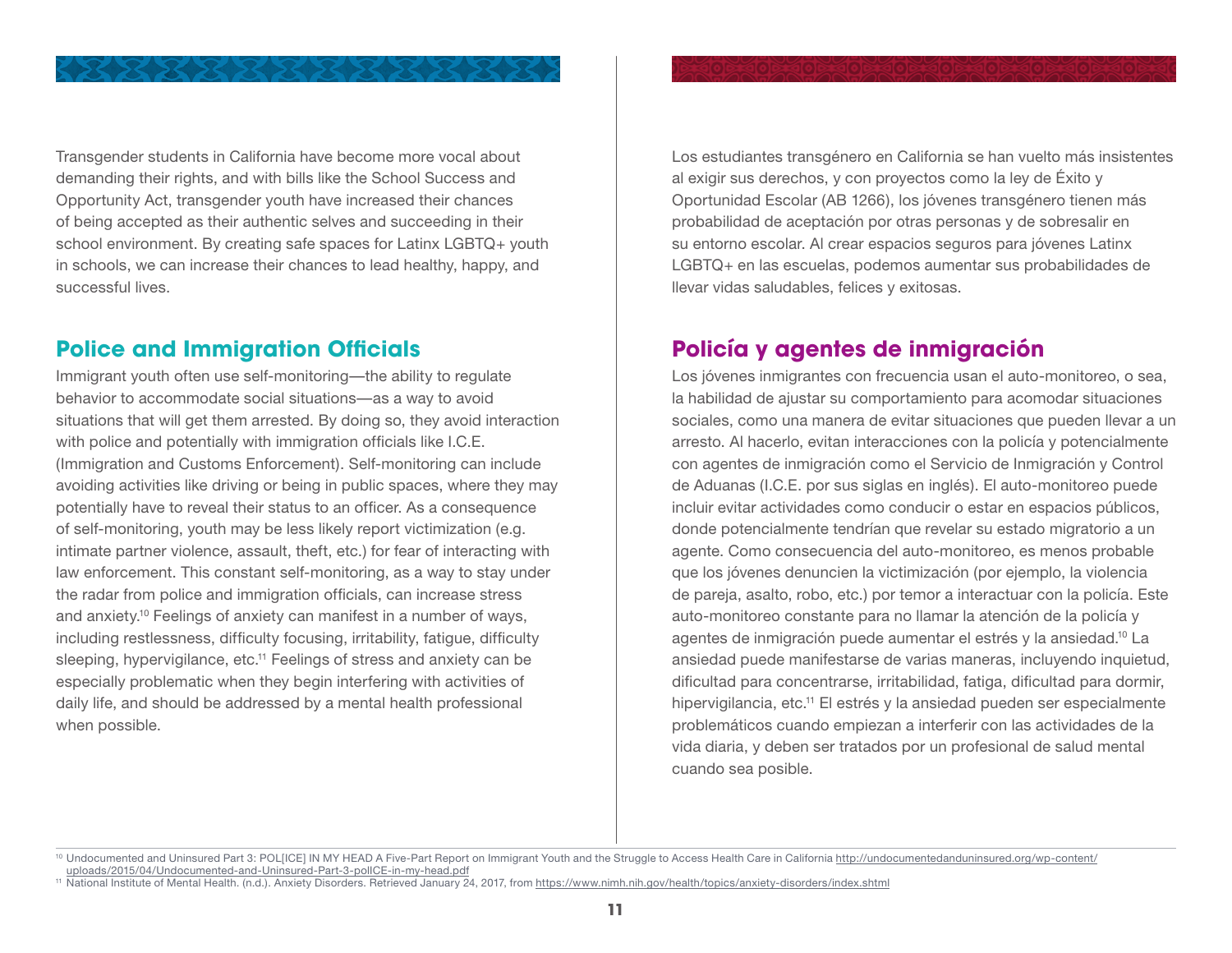#### <span id="page-11-0"></span>**The Immigration System**

There are currently at least 260,000 LGBTQ+ undocumented immigrant people in the U.S.12 Similar to the coming out process, a person's reason for immigrating to the U.S. looks different for every individual. Some common factors include economic status, family reunification, and more. However, for young people who do not have supportive family members because of their LGBTQ+ identity, being out in their home country puts them at higher risk for discrimination. The immigration system is complex and there are limited opportunities for an undocumented immigrant to adjust their status, but some Latinx LGBTQ+ immigrants may do so through U-Visas, with certain requirements. U-Visas have been filed for LGBTQ+ people who have faced discrimination in their home country or in the United States. For Latinx immigrant youth who are transgender, they must also consider whether their legal transition will impact their opportunities to engage in school activities or make the navigation of the immigration system more difficult, as a legal name change may delay their documents or require more proof of identity. With the repeal of the Defense of Marriage Act (DOMA), the current immigration policies now include same sex partners.

#### **El sistema de inmigración**

Actualmente hay al menos 260,000 inmigrantes indocumentados LGBTQ+ en los Estados Unidos.12 Similar al proceso de *salir del closet*, la razón por la cual un inmigrante viene a los Estados Unidos es diferente para cada persona. Algunos factores comunes incluyen estado económico o reunificación familiar, entre otras razones. Sin embargo, para los jóvenes que no tienen apoyo de su familia por ser miembros de la comunidad LGBTQ+, *salir del closet* en su país de origen los puede poner en mayor riesgo de discriminación. El sistema de inmigración es complejo y ofrece pocas oportunidades para que los inmigrantes indocumentados puedan ajustar su estado migratorio, pero para los inmigrantes Latinx LGBTQ+ puede haber posibilidad de ajustar su estado legal con visas-U si reúnen ciertos requisitos. Las visas-U están disponibles para inmigrantes LGBTQ+ que han sufrido discriminación en su país de origen o en los Estados Unidos. Los jóvenes inmigrantes Latinx que son transgénero deben considerar si su transición legal puede impactar sus oportunidades de participar en actividades escolares o lidiar con los sistemas de inmigración sea más difícil, ya que cambiar sus nombres legalmente puede retrasar sus documentos o exigir más pruebas de identidad. Con la revocación de la Ley de Defensa del Matrimonio (DOMA, por sus siglas en inglés), a políticas de inmigración ahora incluyen a parejas de mismo sexo.

<sup>12</sup> <https://www.americanprogress.org/wp-content/uploads/2013/03/LGBTUndocumentedReport-5.pdf>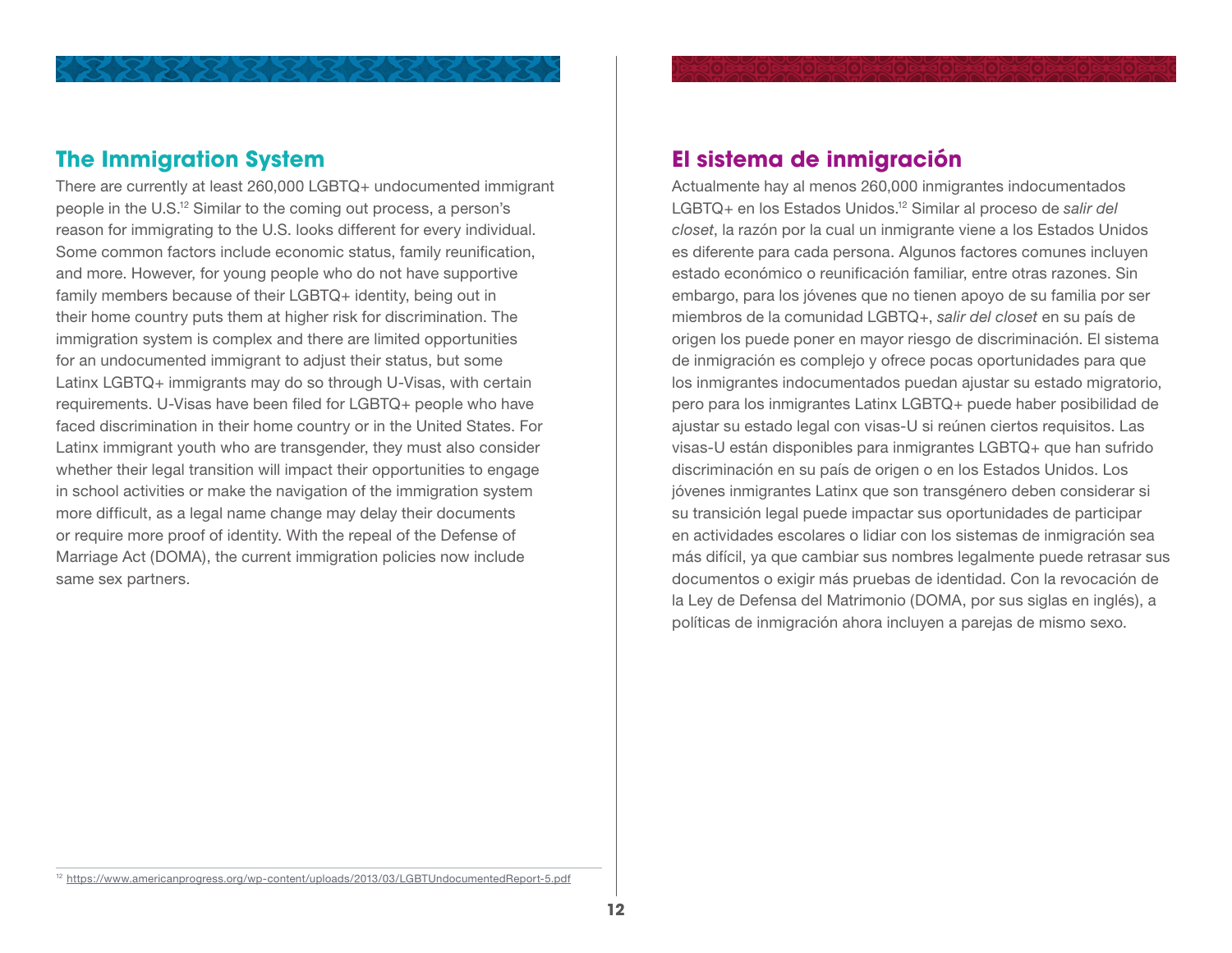## <span id="page-12-0"></span>**4. 4. Mental Health Professionals: Things to Consider When Serving Latinx LGBTQ+ Immigrant Youth**

In the state of California, a young person over the age of 12 can access certain health care services without parental consent, including mental health services. However, for an undocumented young person, it may not be easy or possible to access mental health services. If a Latinx LGBTQ+ immigrant youth comes to you seeking help on their own, here are a few things to consider:

**Especialistas de salud mental: cosas a considerar cuando apoyen a jóvenes inmigrantes Latinx LGBTQ+** 

En el estado de California, los jóvenes mayores de doce años pueden acceder a ciertos servicios de atención médica sin el consentimiento de sus padres, incluyendo servicios de salud mental. Sin embargo, para jóvenes indocumentados, puede ser difícil o hasta imposible acceder a servicios de salud mental. Considere lo siguiente si necesita ofrecer ayuda a jóvenes inmigrantes Latinx LGBTQ+ en esta situación: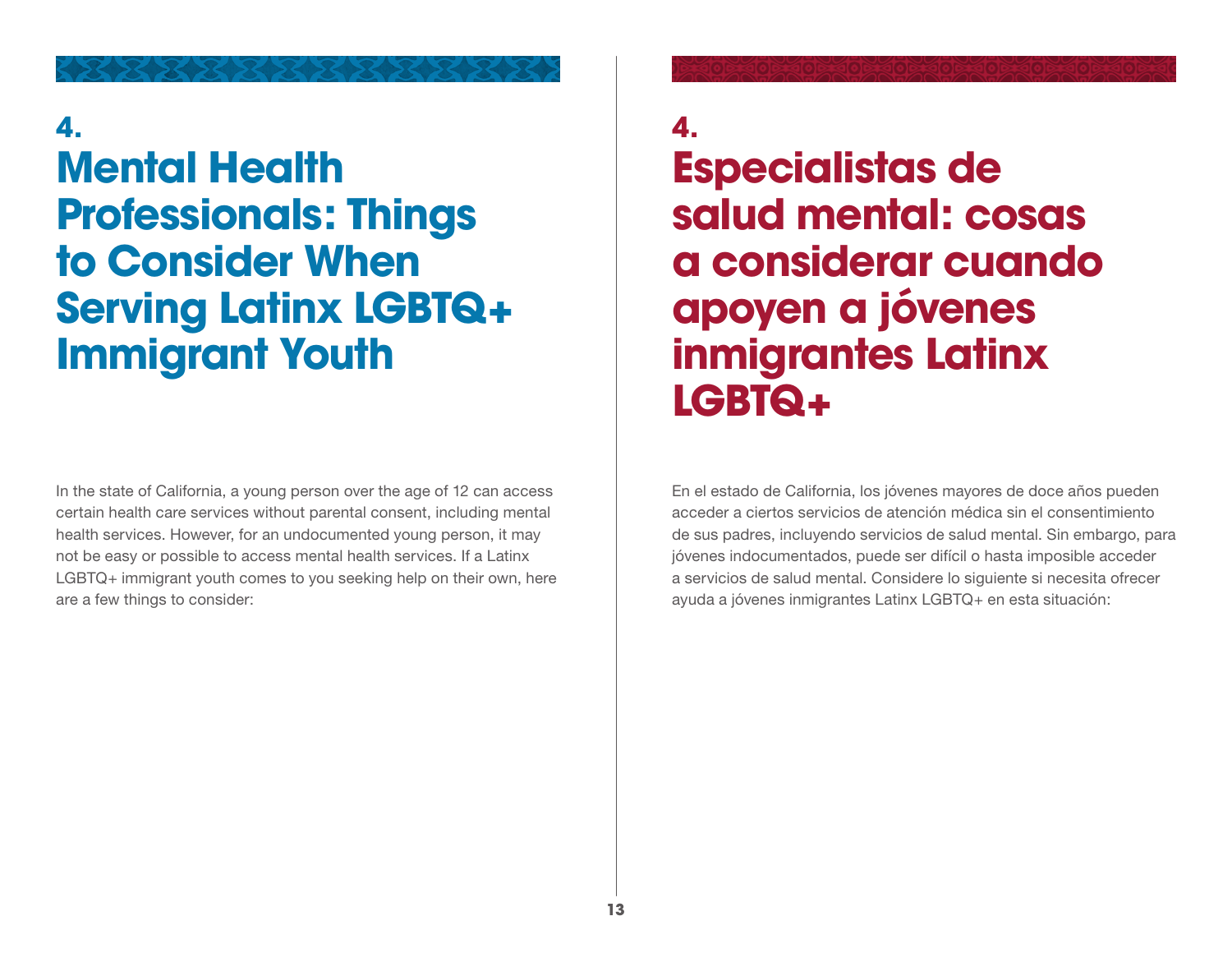#### <span id="page-13-0"></span>**Family**

Is this person out to their family? If so, is the family accepting of the young person's LGBTQ+ identity, or is there hostility at home? If they are not out, consider the ways this young person compromises their LGBTQ+ identity in order to live day-to-day at home. Do not shame or pressure this young person to come out. For some people, family relationships are more important than coming out. This young person may view family as something other than their birth family, and may have a greater connection to their chosen family. Chosen family can include close friends, classmates, and other supportive adults in their life.

#### **Immigration Status**

What is the immigration status of this young person? Are they undocumented? Do they know if they are eligible to apply for DACA or another form of relief? Do they live in a home where the family has mixed status? Do not pressure this young person to share their status, as this may feel unsafe or unwelcoming. Instead, learn about this person's story and about the hardships faced by the undocumented population. Try to find local organizations that offer free or low-cost immigration consultation that will help the youth determine if they are eligible for relief. If social services is involved in this youth's case, there is a possibility the police may become involved. If police officials begin to question the youth, understand this may undermine the youth's sense of safety. Some local police departments and immigration officials have partnered through contracts in order to reach a quota set by the federal government. This has resulted in the mass deportation of over four million undocumented immigrants in the United States.13 This information alone can create a sense of mistrust with the police. Even if the youth is not undocumented, they may fear that their family members will be impacted by involving the police.

¿La persona ya *salió del closet*? ¿La familia acepta la identidad de esta persona LGBTQ+, o hay hostilidad en la casa? Si la persona no está fuera del closet, considere las maneras en las cuales este joven pone en peligro su identidad LGBTQ+ para sobrevivir día a día en el hogar. No avergüence ni presione a su cliente a *salir del closet*. Para ciertas personas, las relaciones de familia son más importantes que *salir del closet*. Este joven puede ver a la familia como algo distinto de su familia biológica, y puede tener una mayor conexión con su familia elegida. La familia elegida puede incluir amigos, compañeros de clase, y otros adultos de confianza.

### **Estado migratorio**

¿Cuál es el estado migratorio de este joven? ¿Es indocumentado? ¿Sabe si reúne los requisitos para solicitar DACA u otra forma de alivio migratorio? ¿Vive en un hogar donde la familia tiene un estado migratorio mixto? No presione a este joven a compartir su estado migratorio, ya que esto puede sentirse inseguro o poco acogedor. En vez, aprenda más sobre la historia de esta persona y sobre las dificultades que enfrenta la población indocumentada. Intente encontrar organizaciones locales que ofrecen consultas de inmigración gratuitas o de bajo costo que pueden ayudar a determinar si el joven califica para un alivio migratorio. Si el Departamento de Servicios Sociales está involucrado en el caso de este joven, existe la posibilidad de que la policía se involucre. Si la policía comienza a cuestionar al joven, entienda que esto puede debilitar su sentido de seguridad. Algunos departamentos de policía local y agentes de inmigración se han asociado a través de contratos con el fin de alcanzar una cuota de deportaciones impuesta por el gobierno federal. Esto ha resultado en la deportación masiva de más de cuatro millones de inmigrantes indocumentados en los Estados Unidos.13 Esta información por sí sola puede crear un sentido de desconfianza con la policía. Incluso si el joven tiene documentos, puede temer que otros miembros de su familia se vean afectados por la involucración de la policía.

<sup>&</sup>lt;sup>13</sup> Undocumented and Uninsured Part 3: POL[ICE] IN MY HEAD A Five-Part Report on Immigrant Youth and the Struggle to Access Health Care in California [http://undocumentedanduninsured.org/wp-content/](http://undocumentedanduninsured.org/wp-content/uploads/2015/04/Undocumented-and-Uninsured-Part-3-pol) [uploads/2015/04/Undocumented-and-Uninsured-Part-3-polICE-in-my-head.pdf](http://undocumentedanduninsured.org/wp-content/uploads/2015/04/Undocumented-and-Uninsured-Part-3-pol)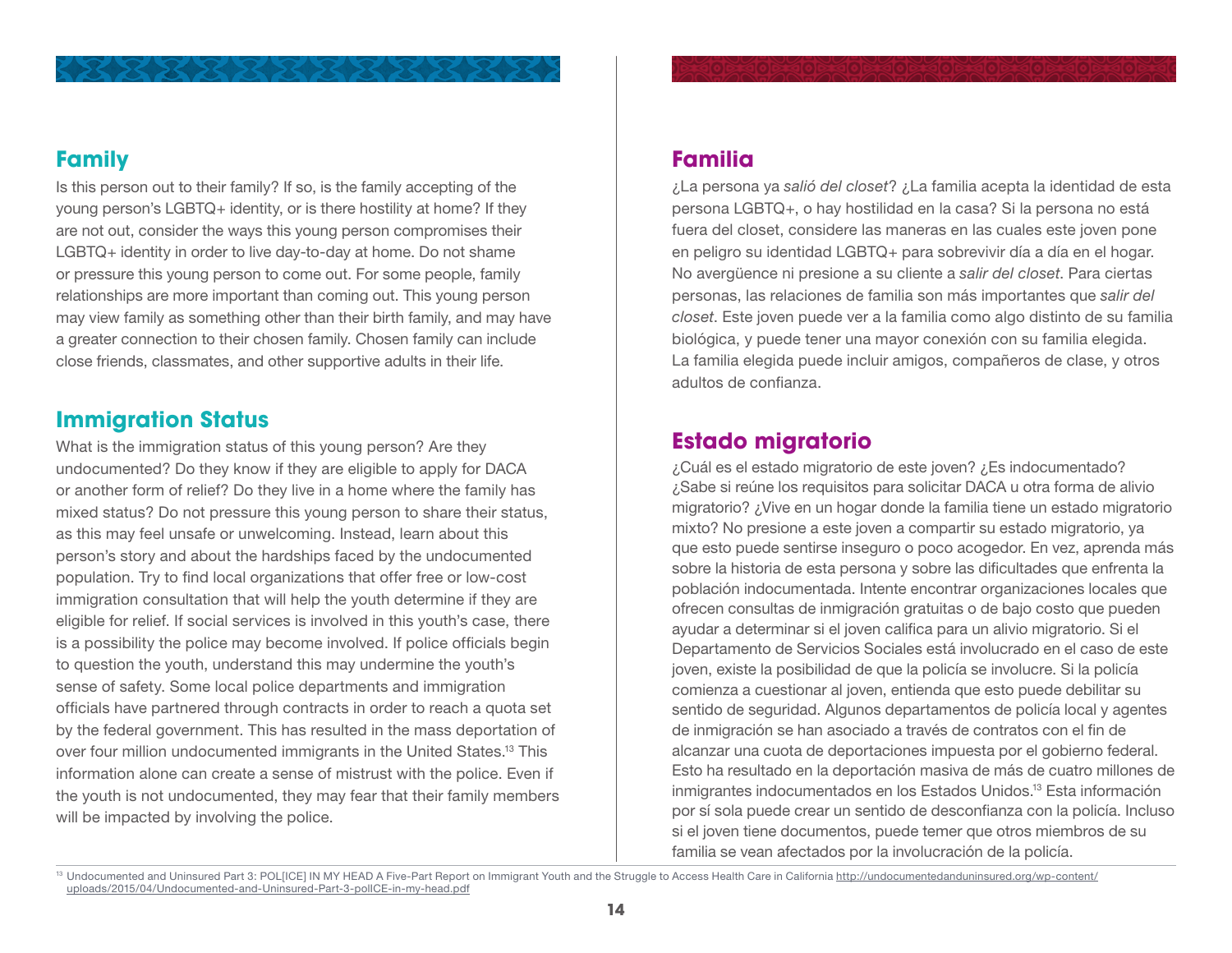#### <span id="page-14-0"></span>**Gender Identity and Expression, Sexual Orientation**

This is key to understanding what type of triggers will impact the young person in their home, school or community. When working with Latinx LGBTQ+ youth, we must not assume their gender, and need to ask for pronouns (he/him, she/her, they/them, etc.). Pronouns will help us determine how we address the youth, but we must also clarify if this is how they should be addressed amongst family, friends or others. We cannot assume their gender based on their expression, and their expression may be fluid. We must be ready for shifts in identity or expression. We must also understand that while a young person may identify with one gender, this does not determine their sexual orientation or attraction towards another gender. Sexual orientation and gender identity are different aspects of one's overall identity, and must be seen as such.

#### **Language**

Language can be a barrier for a young person who has only found words to describe their identity in English. Similarly, English language learners are placed in a situation where they must seek support to learn the English language. Spanish translation is not always literal or exact, which impacts the ability of a young person to translate.

#### **Identidad y expresión de género, orientación sexual**

Esto es clave para entender qué tipo de situaciones impactarán a jóvenes en su hogar, escuela o comunidad. Cuando se trabaja con jóvenes Latinx LGBTQ+, no debemos asumir cuál es su género y debemos preguntar cuáles son sus pronombres (él, ella, etc.). Los pronombres nos ayudarán a determinar cómo nos dirigimos a los jóvenes, pero también debemos aclarar si es así como ellos se identifican entre su familia, amigos u otros. No podemos suponer su género basado en su expresión de género; además, su expresión puede ser fluida. Debemos estar listos para los cambios en identidad o expresión. También debemos entender que aunque un joven se identifique con un género, esto no determina su orientación sexual o atracción hacia otro género. La orientación sexual y la identidad de género son aspectos diferentes de la identidad general de una persona y deben ser vistas como tales.

#### **Lenguaje**

El lenguaje puede ser una barrera para un joven que solo ha utilizado palabras en inglés para describir su identidad. De igual manera, los jóvenes aprendices de inglés se encuentran en una situación en la que deben buscar apoyo para aprender el idioma inglés. La traducción al español no siempre es literal o exacta, lo que afecta la capacidad de un joven para traducir.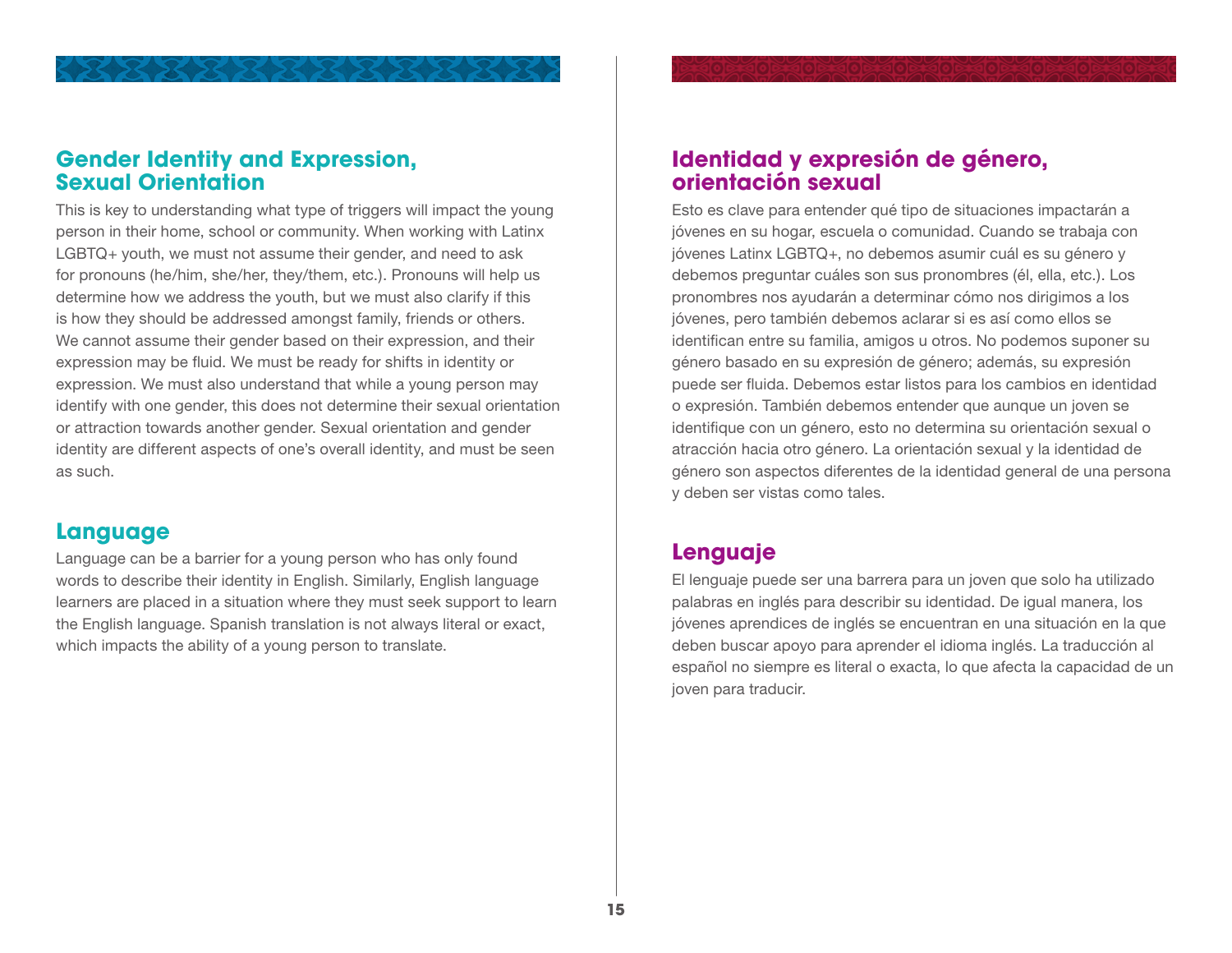#### <span id="page-15-0"></span>**Crisis Intervention and Suicidality**

With the partnership of local officials and immigration officials, and the recent increase of raids targeting the undocumented population, it is unclear whether holding an undocumented Latinx LGBTQ+ youth on a 515014 will put them at risk for deportation. Things that might prevent putting them or their family at risk for deportation include if the young person being held on a 5150 has DACA (Deferred Action for Childhood Arrivals) status, ability to adjust their status or can qualify for other forms of immigration relief. One of the challenges you might face is determining the status of this young person or that of their families. If as a provider, there is no other option than holding someone on a 5150, consider building a network of immigration service organizations and lawyers you can collaborate with in cases where immigration becomes involved. Local law enforcement and immigration have different jurisdictions over particular cases, and they may not engage with one another in every youth's case, but considering the climate impacting the undocumented population, working to take all possibilities into account is crucial when working with undocumented Latinx LGBTQ+ youth. Creating a network to address health, criminal and immigration status of these young people will be important in creating a safety net for your client and their families.

> NATIONAL SUICIDE PREVENTION LIFELINE [www.SuicidePreventionLifeline.org](http://www.SuicidePreventionLifeline.org)

#### **Intervención de crisis y suicidio**

Con la colaboración de funcionarios locales y agentes de inmigración, y el reciente aumento de las redadas dirigidas a la población indocumentada, no está claro si retener a un joven indocumentado Latinx LGBTQ+ con un 5150<sup>14</sup> lo pondrá en riesgo de deportación. Las cosas que podrían evitar que él o su familia corra riesgo de deportación incluyen si el joven que está siendo retenido bajo un 5150 tiene la capacidad estado DACA (Acción Diferida para los Llegados en la Infancia), tiene la capacidad de ajustar su estado migratorio o si puede calificar para otras formas de alivio de inmigración. Uno de los desafíos que usted podría enfrentar es determinar el estado migratorio de este joven o el de su familia. Si como proveedor usted no tiene otra opción que retener a alguien con un 5150, considere la posibilidad de forjar una red de organizaciones de servicios de inmigración y abogados con los que pueda colaborar en los casos en que se involucren los funcionarios de inmigración. La policía local y los funcionarios de inmigración tienen diferentes jurisdicciones sobre casos particulares y es posible que no interactúen entre sí con cada caso, pero teniendo en cuenta la situación que afecta a la población indocumentada, considerar todas las posibilidades es escencial cuando se trabaja con jóvenes Latinx LGBTQ+ indocumentados. Forjar una red para abordar el estado de salud, estado criminal y de inmigración de estos jóvenes será importante para crear una red de apoyo para su cliente y sus familias.

1-800-273-TALK (8255) LA RED NACIONAL DE PREVENCIÓN DEL SUICIDIO [www.SuicidePreventionLifeline.org/gethelp/Spanish](http://www.SuicidePreventionLifeline.org/gethelp/Spanish) 1-888-628-9454

<sup>&</sup>lt;sup>14</sup> Section 5150 is a section of the California Welfare and Institutions Code (WIC) which authorizes a qualified officer or clinician to involuntarily confine for a period of up to 72 hours a person suspected to have a me health disorder that makes them a danger to themselves, a danger to others, and/or gravely disabled for assessment, evaluation, or crisis intervention. [http://leginfo.legislature.ca.gov/faces/codes\\_displaySection.](http://leginfo.legislature.ca.gov/faces/codes_displaySection.xhtml?lawCode=WIC§ionNum=5150) [xhtml?lawCode=WIC&sectionNum=5150](http://leginfo.legislature.ca.gov/faces/codes_displaySection.xhtml?lawCode=WIC§ionNum=5150)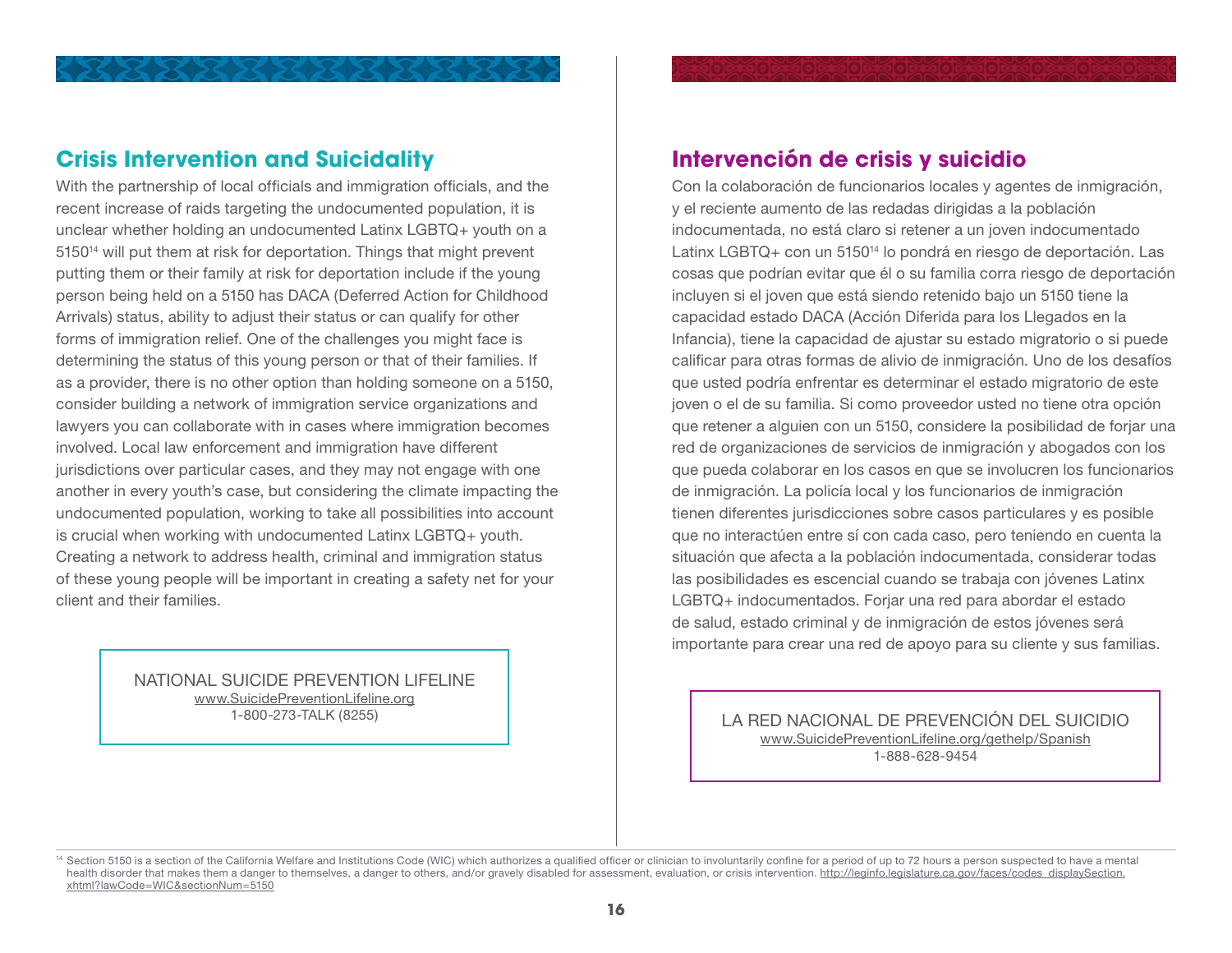#### <span id="page-16-0"></span>**Homeless Youth**

According to the Williams Institute, 40% of the homeless youth served by agencies identify as LGBT.<sup>15</sup> Transgender youth face greater challenges to their physical or mental health if they are homeless. Overall, providers in this survey indicated that a lack of funding is the biggest barrier to addressing the needs of LGBT youth who are homeless or at risk of becoming homeless. This survey also notes that LGBTQ-inclusiveness, staff competencies, and programs for LGBTQ+ youth equate with success in serving homeless LGBTQ+ youth, although many also pointed to lack of training in serving LGBTQ+ needs as a barrier. In order to determine how to best support a Latinx LGBTQ+ youth who is homeless or at risk of being homeless, consider the intersecting aspects of their life: family, immigration status, gender, orientation, and language. If there are homeless shelters that address some or all of these needs, determine which will be the best way to move forward with this young person. Creating a resource list that shows local shelters and their services could provide your client with a tool to assess the best way to address potential loss of housing. For examples of these tools, please refer to the resource list at the end of this fact sheet.

#### **Jóvenes sin hogar**

Según el Instituto Williams, el 40% de jóvenes sin hogar asistidos por agencias se identifican como LGBT.15 Los jóvenes transgénero enfrentan mayores retos con su salud física o mental si no tienen hogar. En general, los proveedores de esta encuesta indicaron que la falta de fondos es la mayor barrera para abordar las necesidades de jóvenes LGBT que están sin hogar o en riesgo de quedarse sin hogar. Esta encuesta también señala que la inclusión de la comunidad LGBTQ+, las aptitudes del personal y los programas para jóvenes LGBTQ+ son exitosos cuando se trata de atender a jóvenes LGBTQ+ sin hogar, aunque muchos también señalaron la falta de capacitación para satisfacer las necesidades de la comunidad LGBTQ+ como una barrera. Para determinar cómo mejor apoyar a jóvenes Latinx LGBTQ+ sin hogar o en riesgo de quedarse sin hogar, considere los aspectos de su vida que están interrelacionados: la familia, el estado migratorio, el género, la orientación y el lenguaje. Si hay albergues para personas sin hogar que abordan algunas o todas estas necesidades, determine cuál será la mejor manera de seguir adelante con este joven. La creación de una lista de recursos que muestre albergues locales y sus servicios podría proporcionar a su cliente una herramienta para evaluar la mejor manera de abordar la posible pérdida de vivienda. Para obtener ejemplos de estas herramientas, consulte la lista de recursos al final de esta hoja informativa.

<sup>&</sup>lt;sup>15</sup> Durso, L.E., & Gates, G.J. (2012). Serving Our Youth: Findings from a National Survey of Service Providers Working with Lesbian, Gay, Bisexual, and Transgender Youth who are Homeless or At Risk of Becoming Homeless. Los Angeles: The Williams Institute with True Colors Fund and The Palette Fund.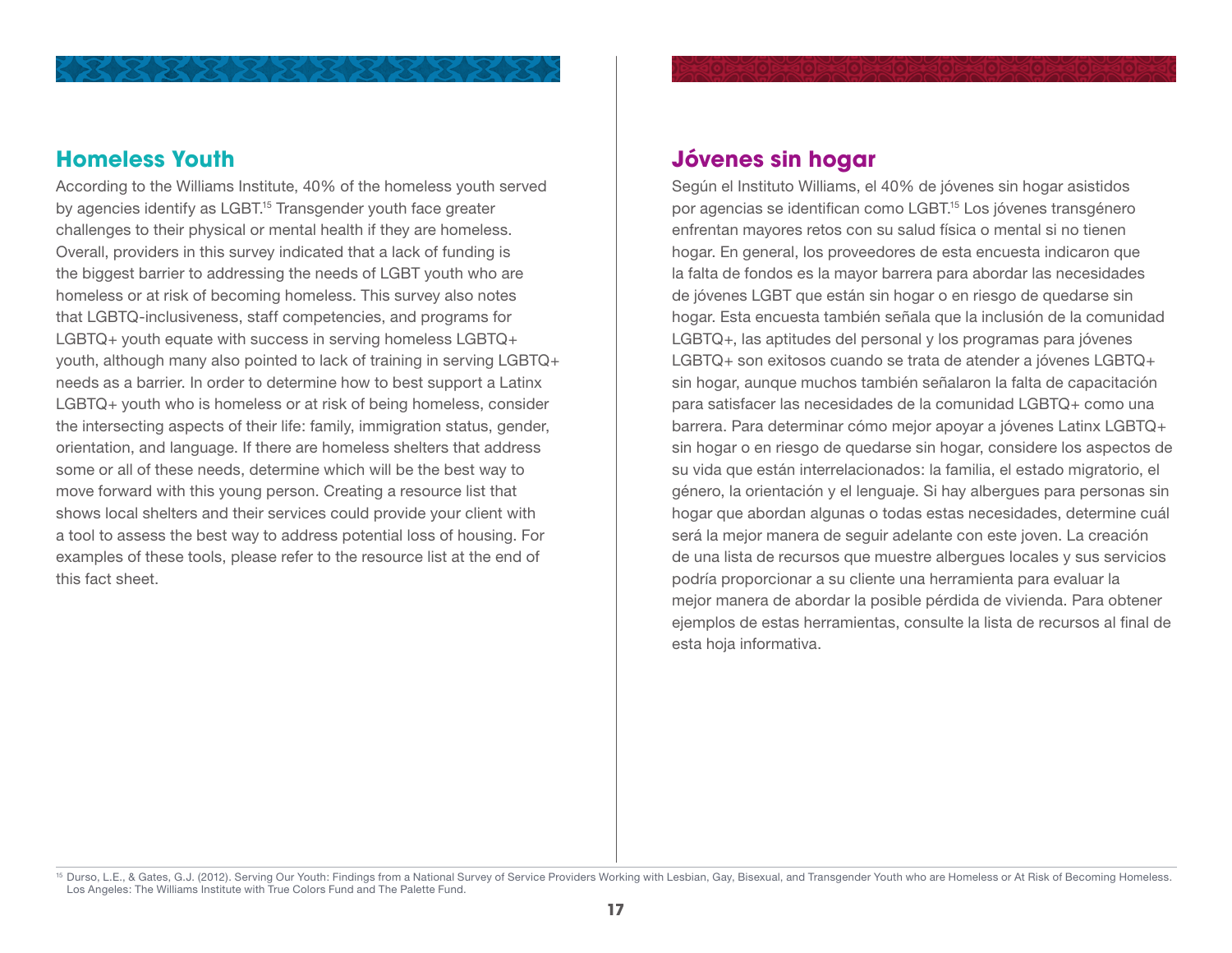## <span id="page-17-0"></span>**5. 5. Moving Forward with Latinx LGBTQ+ Immigrant Youth**

Consider in what ways this youth is "out" and wants to be "out." Coming out and being out are processes that need to be respected. If a young person chooses to disclose their various identities to you, allow yourself to do more research on their case. The more competent you are about their identities, the less the client will need to teach you. If you do have questions, ask them in a non-judgmental and open manner. One best practice is to ask: "What does (X identity) mean to you?"

What systems of government have they come in contact with, or are they at risk of coming in contact with? What was their experience? Attempt to address the client's needs. Creating support systems where there are none already, such as safe spaces at schools, family support, and more will also become a crucial piece to avoid future contact with government systems.

Given how unstable employment can be for undocumented youth, in particular for those without DACA, practitioners should be sensitive and aware of the need to "pass" in their work settings in order to avoid discrimination. Normalize that gender and sexual orientation presentation can include a range of different choices depending on the environment.

# **Avanzando con jóvenes inmigrantes Latinx LGBTQ+**

Considere en qué manera está este joven "fuera del closet" y en qué maneras quiere estar "fuera". *Salir del closet* y estar consistentemente fuera del closet son procesos que deben ser respetados. Si una persona joven elige revelarle sus diversas identidades, permítase aprender más sobre su caso. Cuanto más competente sea usted acerca de sus identidades, menos tendrá que enseñarle su cliente. Si tiene preguntas, hágalas de manera abierta y sin prejuicios. Una buena práctica es preguntar: "¿Qué significa (identidad X) para ti?"

¿Con qué sistemas de gobierno ha entrado en contacto o con qué sistemas de gobierno está en riesgo de estar en contacto? ¿Cuál fue su experiencia? Trate de atender las necesidades de su cliente. La creación de sistemas de apoyo donde no existe alguno, como los espacios seguros en las escuelas, el apoyo familiar y más, también se convertirá en algo esencial para evitar el contacto futuro con los sistemas gubernamentales.

Tomando en cuenta lo inestable que puede ser el empleo para los jóvenes indocumentados, en particular para aquellos sin DACA, los profesionales deben estar conscientes de la necesidad de "hacerse pasar" en su entorno de trabajo con el fin de evitar la discriminación. Normalizar esa presentación de género y orientación sexual puede incluir una gama de opciones diferentes dependiendo del entorno.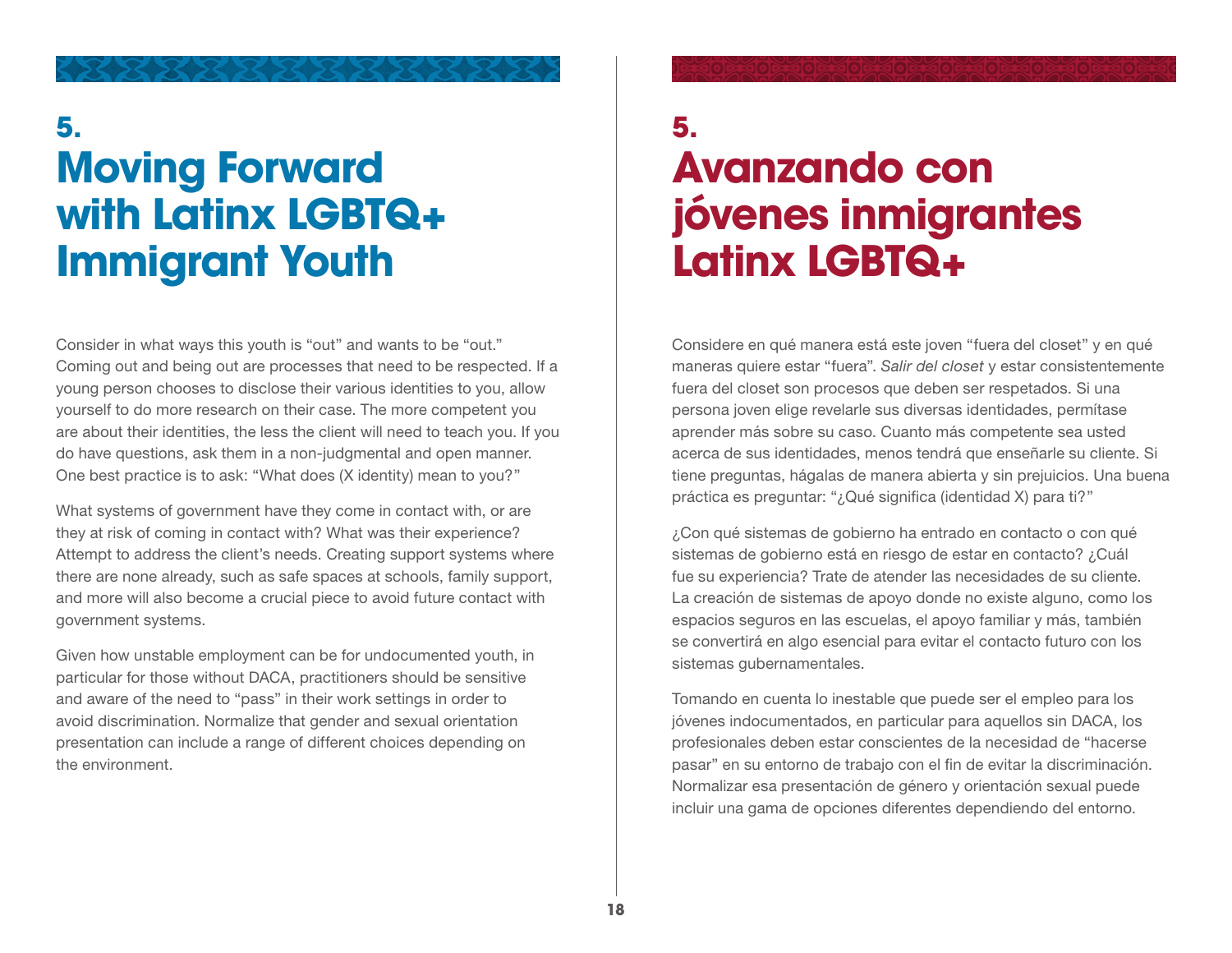## <span id="page-18-0"></span>**Seeking Benefits**

Deferred Action for Childhood Arrivals (DACA) provides young immigrants with relief from deportation and access to a work permit. However, they must consider that this program must be renewed every two years, that there is a fee associated with the program, and it requires little direct interaction with immigration systems. For families with more than one undocumented child, parents/guardians must consider the financial cost of programs like DACA. In the state of California, the Affordable Care Act (ACA) has offered health care access to undocumented youth under the age of 19. As the future of DACA and the ACA are unclear, these benefits may not be available long-term.

In California, the state offers immigrant students (including undocumented immigrant students) the ability to pay in-state tuition. If a young person qualifies for in-state tuition, they are given AB 540 status. To qualify for AB 540 status, a young person:

- Must have attended a high school in California for three or more years or high school equivalent to three or more years of full-time high school coursework, and a total of three or more years of attendance in California elementary schools, California secondary schools, or a combination of these schools.
- Must register or be currently enrolled at an accredited institution of public higher education in California.

## **Donde pueden buscar recursos**

La Acción Diferida para los Llegados en la Infancia (DACA, por sus siglas en inglés) proporciona a jóvenes inmigrantes alivio de deportación y el acceso a un permiso de trabajo. Sin embargo, deben considerar que este programa debe ser renovado cada dos años, y hay un costo asociado con el programa, y que requiere poca interacción directa con el sistema de inmigración. Para familias con más de un niño indocumentado, los padres o tutores legales deben considerar el costo financiero de programas como DACA. En el estado de California, la Ley de Salud a Bajo Precio (ACA, por sus siglas en inglés) ha ofrecido acceso a la atención médica a jóvenes indocumentados menores de 19 años. Como el futuro de DACA y ACA no está claro, estos beneficios pueden no estar disponibles a largo plazo.

En California, el estado ofrece a estudiantes inmigrantes (incluyendo estudiantes inmigrantes indocumentados) la capacidad de pagar matrícula dentro del estado. Si su cliente califica para matriculación dentro del estado, se les da la exención AB 540. Para calificar para la exención AB 540, una persona joven:

- Debe haber asistido a una escuela secundaria en California por tres años o más o equivalente a tres años o más de cursos de secundaria a tiempo completo y un total de tres años o más de asistencia en las escuelas primarias de California, las escuelas secundarias de California o una combinación de estas escuelas.
- Debe inscribirse o estar actualmente matriculado en una institución de educación superior pública acreditada en California.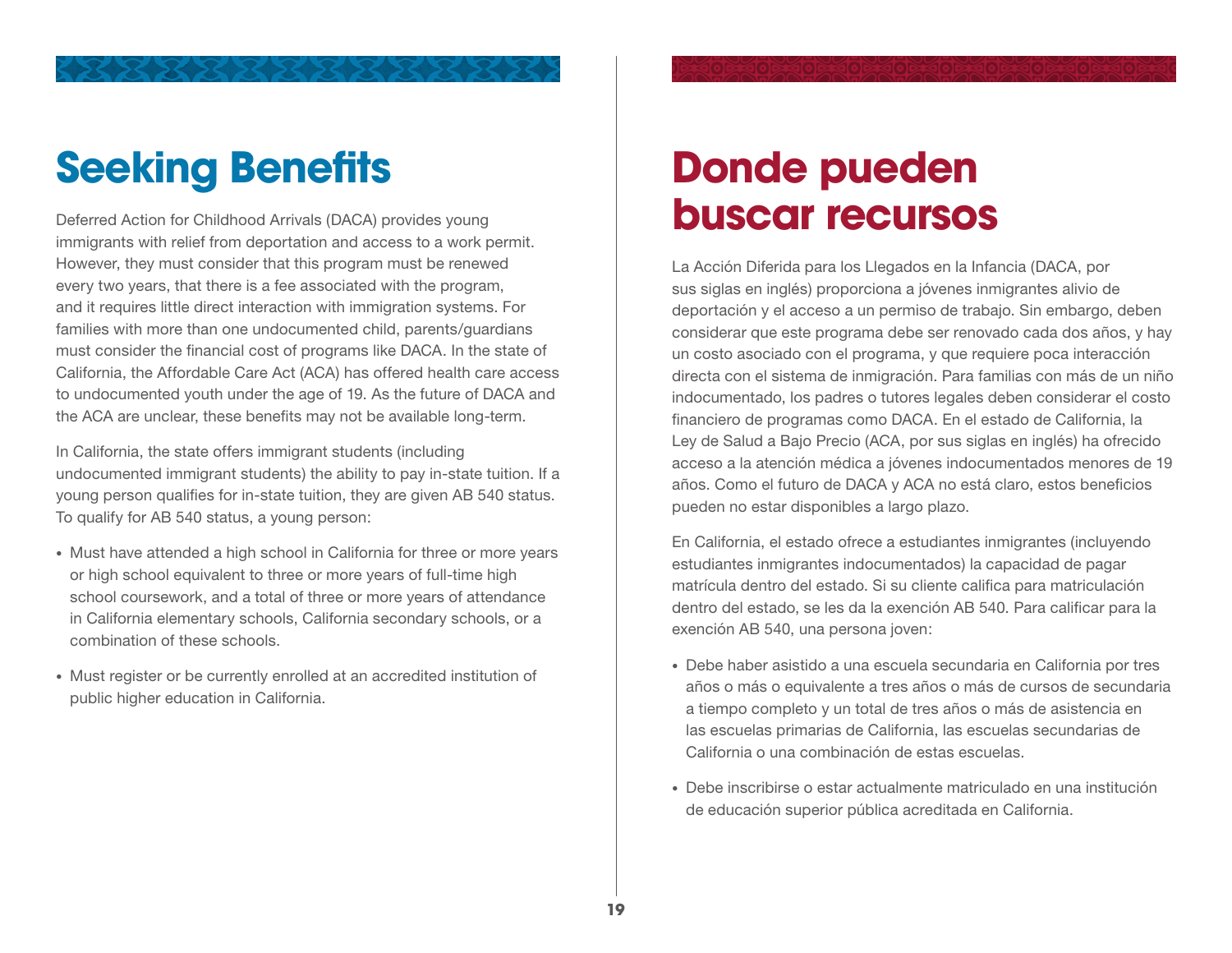- Must file an affidavit as required by individual institutions, stating that the "filer will apply for legal residency as soon as possible."
	- It is recommended that the student visit the school's website or call their registrar's office to find out where they can submit the affidavit form. This must be done only once the student has accepted admission to the institution.
	- More detailed information can be found at [www.AB540.com](http://www.ab540.com/).

Immigrant advocates have successfully mobilized communities to demand their California elected officials pass legislation to support undocumented people in this state. Some of these laws now grant undocumented people access to higher education, state financial aid, health care and access to attain a driver's license.

Ask yourself: Would the benefits of these state and federal benefits create opportunities for this young person? If they are able and willing to move forward, offer them resources and support to access these benefits.

- Debe presentar una declaración jurada según lo requerido por las instituciones individuales, indicando que el declarante solicitará la residencia legal tan pronto como sea posible.
	- Se recomienda que el estudiante visite el sitio web de la escuela o llame a la oficina del secretario de admisiones para averiguar dónde puede enviar el formulario de declaración jurada. Esto debe hacerse sólo cuando el estudiante haya aceptado la admisión a la institución.
	- Puede encontrar información más detallada en [http://www.ab540.](http://www.ab540.com/Incio.html) [com/Incio.html](http://www.ab540.com/Incio.html).

Los activistas de inmigración han movilizado con éxito a las comunidades para exigir a sus funcionarios electos de California que aprueben leyes que apoyen a las personas indocumentadas en este estado. Algunas de estas leyes ahora otorgan a las personas indocumentadas el acceso a la educación superior, ayuda financiera estatal, cuidado médico y acceso para obtener una licencia de conducir.

Pregúntese: ¿Los beneficios de esta ayuda estatal y federal crearán oportunidades para este joven? Si tiene la capacidad y está dispuesto a seguir adelante, ofrézcale recursos y apoyo para acceder a estos beneficios.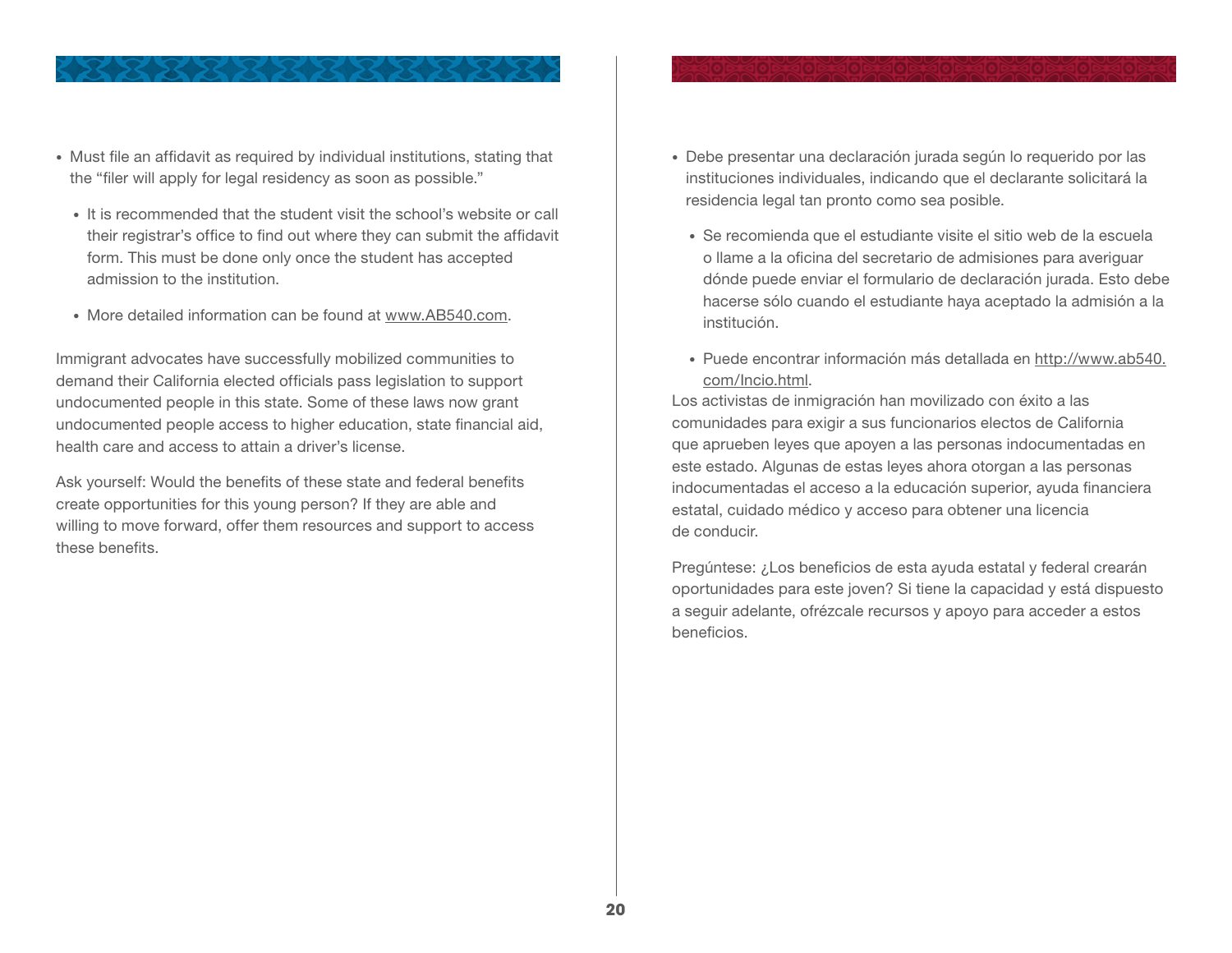Now more than ever, legal advocates recommend that undocumented youth and youth from mixed-status families seek legal support. Latinx LGBTQ+ youth may be eligible for different types of immigration relief and should contact a local immigration attorney. Resources include:

- [immigrationlawhelp.org](https://www.immigrationlawhelp.org/) is a national database as a place to start the process of seeking legal advice.
- The Immigrant Legal Resource Center ([ilrc.org\)](https://www.ilrc.org/) also has useful and up-to-date fact sheets to assist Latinx LGBTQ+ youth.
- Nonprofit organizations that provide low-cost help can be found at [immigrationlawhelp.org.](https://www.immigrationlawhelp.org/)
- The immigration courts have a list of lawyers and organizations that provide free legal services: [justice.gov/eoir/list-pro-bono-legal-service-providers-map.](https://www.justice.gov/eoir/list-pro-bono-legal-service-providers)
- At [adminrelief.org](https://www.adminrelief.org/) there is a search engine into which you type a zip code and then are given a list of all the legal services near you.
- You can search for an immigration lawyer using the American Immigration Lawyers Association's online directory at [ailalawyer.com](http://www.ailalawyer.com/).
- The National Immigration Project of the National Lawyers Guild also has an online find-a-lawyer tool at [nationalimmigrationproject.org/find](https://www.nationalimmigrationproject.org/find.html).

Ahora más que nunca, los defensores legales recomiendan que los jóvenes indocumentados y los jóvenes de familias con estado migratorio mixto busquen apoyo legal. Los jóvenes Latinx LGBTQ+ pueden calificar para diferentes tipos de alivio migratorio y deben comunicarse con un abogado local de inmigración. Los recursos incluyen:

- [immigrationlawhelp.org](https://www.immigrationlawhelp.org/) es una base de datos nacional donde se puede iniciar el proceso de búsqueda de asesoramiento jurídico.
- El Centro de Recursos Legales para Inmigrantes ([ilrc.org](https://www.ilrc.org/)) también tiene hojas informativas útiles y actualizadas para ayudar a los jóvenes Latinx LGBTQ+.
- Las organizaciones sin fines de lucro que proporcionan ayuda a bajo costo se pueden encontrar en [immigrationlawhelp.org.](https://www.immigrationlawhelp.org/)
- Los tribunales de inmigración tienen una lista de abogados y organizaciones que ofrecen servicios legales gratuitos: [justice.gov/eoir/list-pro-bono-legal-service-providers-map.](https://www.justice.gov/eoir/list-pro-bono-legal-service-providers)
- En [adminrelief.org](https://www.adminrelief.org/) hay un buscador donde se puede ingresar un código postal para recibir una lista de todos los servicios legales cercanos.
- Puede buscar un abogado de inmigración usando el directorio en línea de la Asociación Americana de Abogados de Inmigración en [ailalawyer.com](http://www.ailalawyer.com/).
- El Proyecto Nacional de Inmigración del Gremio Nacional de Abogados también tiene una herramienta en línea para encontrar un abogado [nationalimmigrationproject.org/find](https://www.nationalimmigrationproject.org/find.html).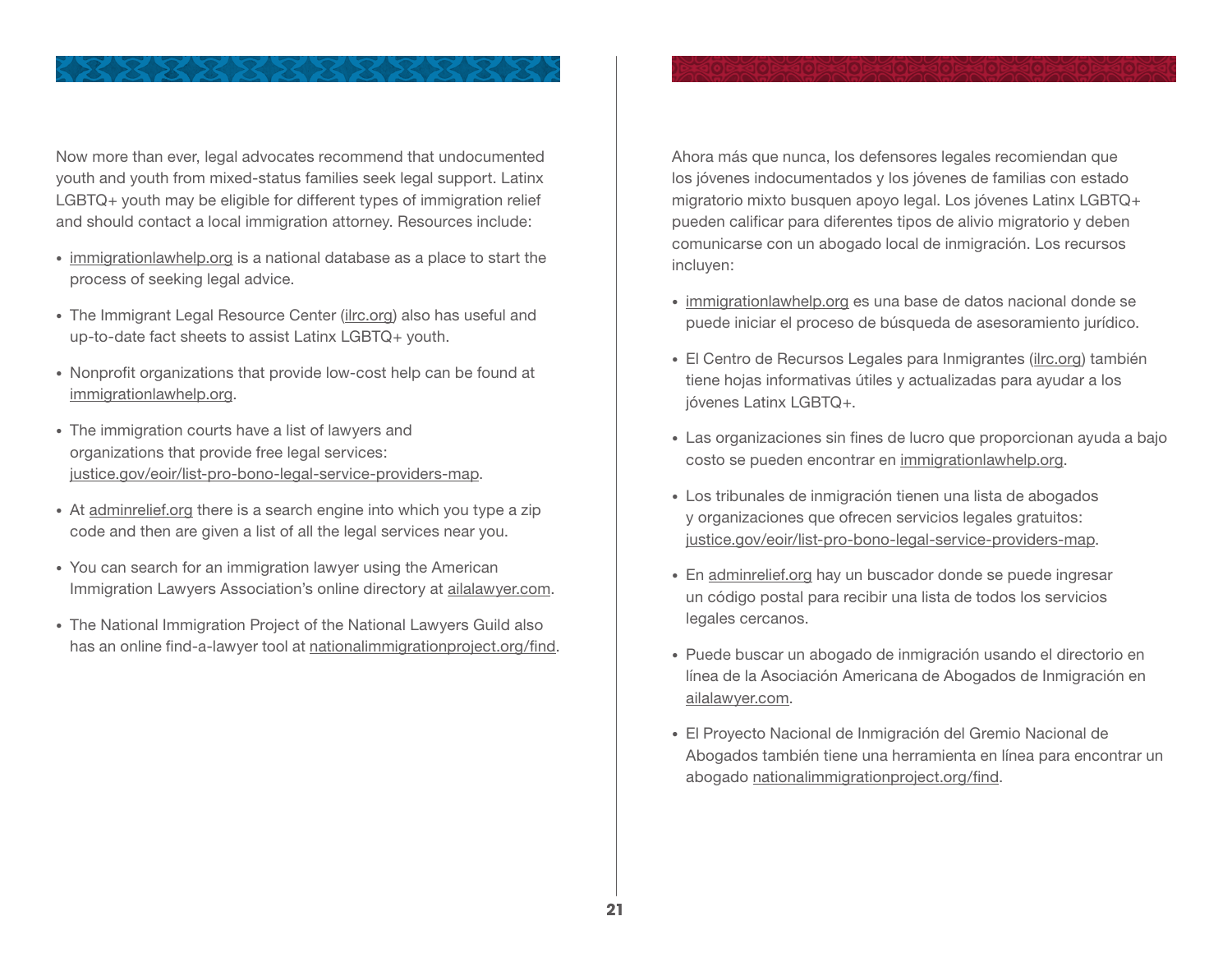This fact sheet was created by **Each Mind Matters: California's Mental Health Movement** and is part of statewide efforts to prevent suicide, reduce stigma and discrimination related to mental illness, and to promote the mental health and wellness of diverse populations. These initiatives are funded by counties through the Mental Health Services Act (Prop 63) and administered by the California Mental Health Services Authority (CalMHSA), an organization of county governments working to improve mental health outcomes for individuals, families and communities.

CalMHSA and Each Mind Matters are committed to addressing the mental health needs of the diverse communities of California. This material was developed through a community participatory process, working closely with stakeholders throughout the state. Stakeholder feedback indicates that there is a growing number of youth seeking mental health treatment who are also facing challenges around their intersecting identities; therefore, we determined that there is an urgent need for this topic to be addressed within our community provider network.

This is a living document, and will evolve over time; however, some current events, particularly status of DACA, are rapidly developing and this guide may not reflect the latest information. Please feel free to contact us at **info@[eachmindmatters.org](http://eachmindmatters.org)** with questions, comments, or feedback on this resource.



Esta hoja informativa ha sido creada por **SanaMente: Movimiento de Salud Mental de California** y es parte de los esfuerzos estatales para prevenir el suicidio, reducir el estigma y la discriminación relacionados con la enfermedad mental y para promover la salud mental y el bienestar de poblaciones diversas. Estas iniciativas son financiadas por los condados a través de la Ley de Servicios de Salud Mental (Prop 63) y administradas por la Autoridad de Servicios de Salud Mental de California (CalMHSA, por sus siglas en Inglés), una organización de gobiernos del condado que trabajan para mejorar los resultados de salud mental para individuos, familias y comunidades.

CalMHSA y SanaMente se han comprometido a atender las necesidades de salud mental de las diversas comunidades de California. Este material fue desarrollado a través de un proceso participativo de la comunidad, trabajando en colaboración con las partes interesadas en todo el estado. Las observaciones de las partes interesadas indican que hay un número creciente de jóvenes que buscan tratamiento de salud mental y que también enfrentan desafíos en torno a sus identidades; por lo tanto, determinamos que existe una necesidad urgente de que este tema sea abordado dentro de nuestra red de proveedores comunitarios.

Este es un documento en evolución constante y cambiará con el tiempo; sin embargo algunos eventos actuales, particularmente el estado de DACA se están desarrollando rápidamente y esta guía puede no reflejar la información más reciente. Por favor, no dude en ponerse en contacto con preguntas, comentarios u opiniones sobre este recurso en **info@[eachmindmatters.org](http://eachmindmatters.org)**.

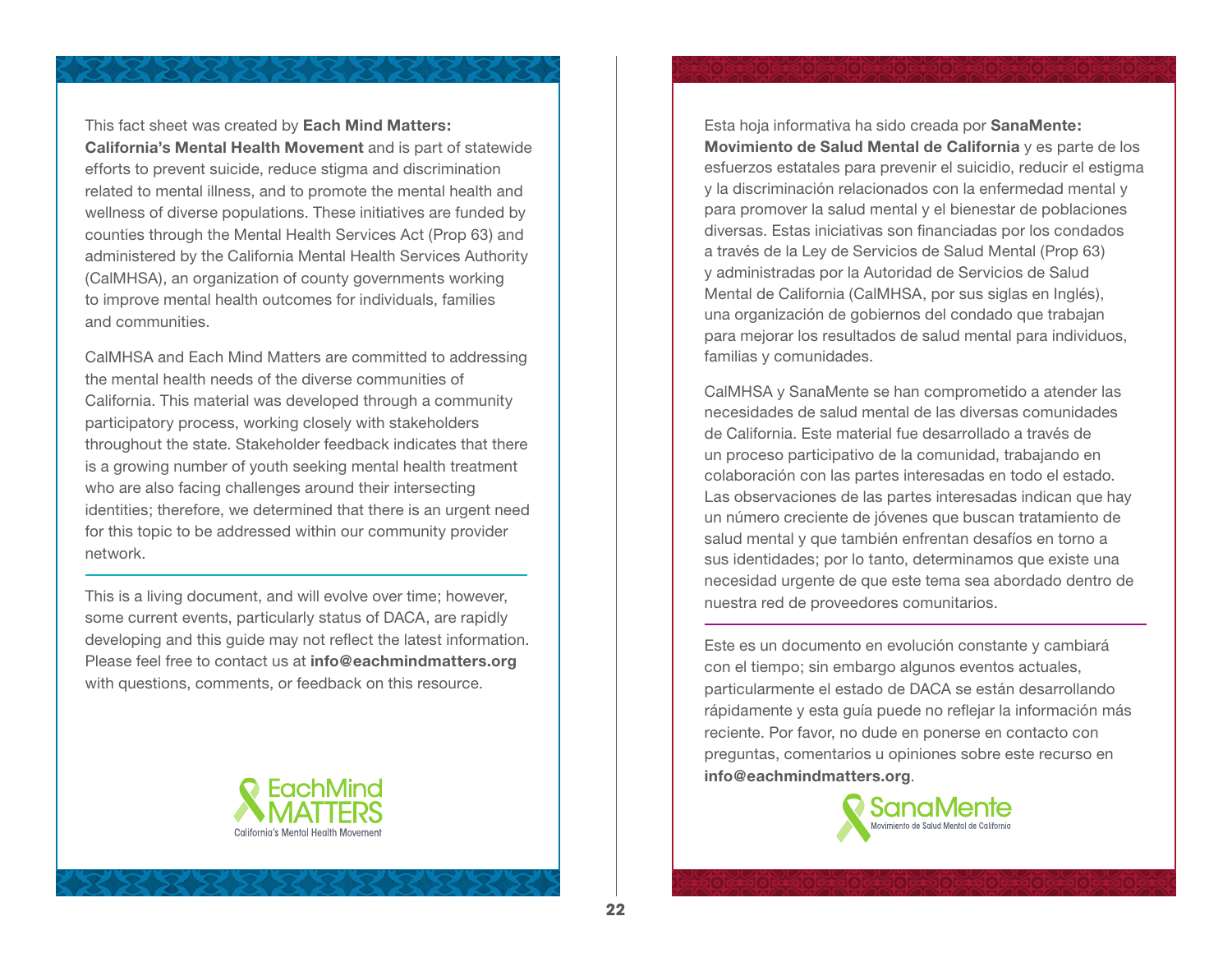

## **Know Your Rights Resources**

Know Your Rights [www.nilc.org/issues/immigration-enforcement/everyone-has-certain](https://www.nilc.org/issues/immigration-enforcement/everyone-has-certain-basic-rights/)[basic-rights](https://www.nilc.org/issues/immigration-enforcement/everyone-has-certain-basic-rights/)

Know Your Rights, Know Your Patients' Rights [www.nilc.org/issues/immigration-enforcement/healthcare-provider-and](https://www.nilc.org/issues/immigration-enforcement/healthcare-provider-and-patients-rights-imm-enf/)[patients-rights-imm-enf](https://www.nilc.org/issues/immigration-enforcement/healthcare-provider-and-patients-rights-imm-enf/)

### **Resources**

GSA Network [gsanetwork.org/resources/building-your-gsa](https://gsanetwork.org/resources/building-your-gsa)

**GLSEN** [www.glsen.org/educate/resources](https://www.glsen.org/educate/resources)

Julio Salgado's art and Yosimar Reyes' poetry illustrate and normalize the experiences of being Latinx, undocumented, and queer [www.myundocumentedlife.org](https://mydocumentedlife.org/) 

## **For More Information**

Deportation Relief for Hispanic Adults [www.pewhispanic.org/2013/12/19/on-immigration-policy-deportation-relief](http://www.pewhispanic.org/2013/12/19/on-immigration-policy-deportation-relief-seen-as-more-important-than-citizenship/)[seen-as-more-important-than-citizenship](http://www.pewhispanic.org/2013/12/19/on-immigration-policy-deportation-relief-seen-as-more-important-than-citizenship/)

Immigration Equality DACA [www.immigrationequality.org/get-legal-help/our-legal-resources/path-to](http://www.immigrationequality.org/get-legal-help/our-legal-resources/path-to-status-in-the-u-s/daca-deferred-action-for-childhood-arrivals/)[status-in-the-u-s/daca-deferred-action-for-childhood-arrivals](http://www.immigrationequality.org/get-legal-help/our-legal-resources/path-to-status-in-the-u-s/daca-deferred-action-for-childhood-arrivals/)

Educators for Fair Consideration [www.e4fc.org/images/Fact\\_Sheet.pdf](http://www.e4fc.org/images/Fact_Sheet.pdf)

AB 540- Access to Higher Ed for Undocumented Students [ab540.com/What\\_Is\\_AB540\\_.html](http://ab540.com/What_Is_AB540_.html)

USCIS [www.uscis.gov/humanitarian/consideration-deferred-action-childhood](https://www.uscis.gov/archive/consideration-deferred-action-childhood-arrivals-daca)[arrivals-daca](https://www.uscis.gov/archive/consideration-deferred-action-childhood-arrivals-daca)

#### **Each Mind Matters and SanaMente Resources**

Each Mind Matters [www.EachMindMatters.org](http://www.EachMindMatters.org)

Each Mind Matters is California's Mental Health Movement. Learn more, find community, discover true and inspiring stories of strength, and join the movement at EachMindMatters.org.



Each Mind Matters Resource Center [www.EMMResourceCenter.org](http://www.EMMResourceCenter.org)

Each Mind Matters is California's Mental Health Movement. Through Each Mind Matters, California has developed a multitude of initiatives, resources and materials to improve mental health and equality in communities, prevent suicide and promote student



mental health. Find materials for Latino communities at emmresourcecenter. org/collection/latino and for LGBTQ+ communities at emmresourcecenter.org/ collection/lgbtq.

Suicide is Preventable

[www.SuicideIsPreventable.org](http://www.suicideispreventable.org/)

Know the Signs: Suicide is Preventable aims to help Californians recognize the warning signs of suicide. The campaign is built on three key messages: Know the signs. Find the words. Reach out.



National Suicide Prevention Lifeline [www.SuicidePreventionLifeline.org](https://suicidepreventionlifeline.org/) 1-800-273-TALK (8255) The National Suicide Prevention Lifeline provides free and confidential emotional support to people in suicidal crisis or

emotional distress 24 hours a day, 7 days a week.



**SAMHSA** 

(Substance Abuse & Mental Health Services Administration) National Mental Health Information Center

[www.SAMHSA.gov](http://www.SAMHSA.gov) 1-800-789-2647

SAMHSA is the agency within the U.S. Department

of Health and Human Services that leads public health efforts to reduce the impact of substance abuse and mental illness on America's communities.